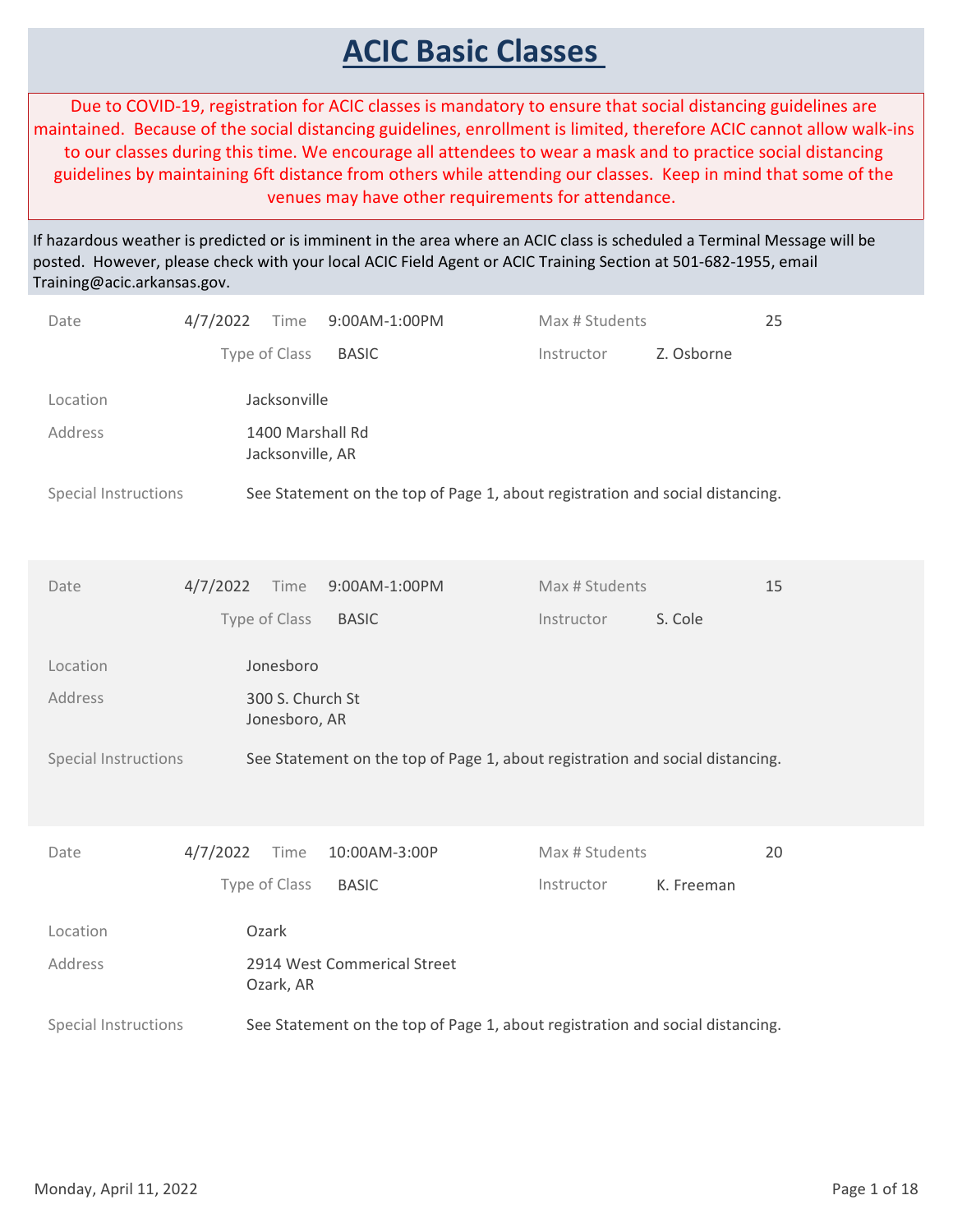| Type of Class<br>E. Stricklin<br><b>BASIC</b><br>Instructor<br>Jefferson County SO<br>Location<br>410 East 2nd Street<br>Address<br>Pine Bluff, AR<br>Special Instructions<br>See Statement on the top of Page 1, about registration and social distancing.<br>Max # Students<br>15<br>4/12/2022<br>Time<br>9:00AM-1:00PM<br>Date<br>Type of Class<br><b>BASIC</b><br>Instructor<br>S. Douglas<br>Texarkana PD<br>Location<br>100 North State Line Ave<br>Address<br>Texarkana, AR<br>Special Instructions<br>See Statement on the top of Page 1, about registration and social distancing.<br>4/19/2022 Time<br>8:30AM-12:30P<br>Max # Students<br>16<br>Date<br>Type of Class<br>M. Arnold<br><b>BASIC</b><br>Instructor<br>Boone Co. SO Training Bldg behind main ofc<br>Location<br>Address<br>5800 Law Drive<br>Harrison, AR<br>Special Instructions<br>See Statement on the top of Page 1, about registration and social distancing.<br>4/20/2022<br>10:00AM-3:00P<br>Max # Students<br>10<br>Time<br>Date<br>Type of Class<br>T. Ward<br><b>BASIC</b><br>Instructor<br>Yell County OEM<br>Location |
|-----------------------------------------------------------------------------------------------------------------------------------------------------------------------------------------------------------------------------------------------------------------------------------------------------------------------------------------------------------------------------------------------------------------------------------------------------------------------------------------------------------------------------------------------------------------------------------------------------------------------------------------------------------------------------------------------------------------------------------------------------------------------------------------------------------------------------------------------------------------------------------------------------------------------------------------------------------------------------------------------------------------------------------------------------------------------------------------------------------|
|                                                                                                                                                                                                                                                                                                                                                                                                                                                                                                                                                                                                                                                                                                                                                                                                                                                                                                                                                                                                                                                                                                           |
|                                                                                                                                                                                                                                                                                                                                                                                                                                                                                                                                                                                                                                                                                                                                                                                                                                                                                                                                                                                                                                                                                                           |
|                                                                                                                                                                                                                                                                                                                                                                                                                                                                                                                                                                                                                                                                                                                                                                                                                                                                                                                                                                                                                                                                                                           |
|                                                                                                                                                                                                                                                                                                                                                                                                                                                                                                                                                                                                                                                                                                                                                                                                                                                                                                                                                                                                                                                                                                           |
|                                                                                                                                                                                                                                                                                                                                                                                                                                                                                                                                                                                                                                                                                                                                                                                                                                                                                                                                                                                                                                                                                                           |
|                                                                                                                                                                                                                                                                                                                                                                                                                                                                                                                                                                                                                                                                                                                                                                                                                                                                                                                                                                                                                                                                                                           |
|                                                                                                                                                                                                                                                                                                                                                                                                                                                                                                                                                                                                                                                                                                                                                                                                                                                                                                                                                                                                                                                                                                           |
|                                                                                                                                                                                                                                                                                                                                                                                                                                                                                                                                                                                                                                                                                                                                                                                                                                                                                                                                                                                                                                                                                                           |
|                                                                                                                                                                                                                                                                                                                                                                                                                                                                                                                                                                                                                                                                                                                                                                                                                                                                                                                                                                                                                                                                                                           |
|                                                                                                                                                                                                                                                                                                                                                                                                                                                                                                                                                                                                                                                                                                                                                                                                                                                                                                                                                                                                                                                                                                           |
|                                                                                                                                                                                                                                                                                                                                                                                                                                                                                                                                                                                                                                                                                                                                                                                                                                                                                                                                                                                                                                                                                                           |
|                                                                                                                                                                                                                                                                                                                                                                                                                                                                                                                                                                                                                                                                                                                                                                                                                                                                                                                                                                                                                                                                                                           |
|                                                                                                                                                                                                                                                                                                                                                                                                                                                                                                                                                                                                                                                                                                                                                                                                                                                                                                                                                                                                                                                                                                           |
|                                                                                                                                                                                                                                                                                                                                                                                                                                                                                                                                                                                                                                                                                                                                                                                                                                                                                                                                                                                                                                                                                                           |
|                                                                                                                                                                                                                                                                                                                                                                                                                                                                                                                                                                                                                                                                                                                                                                                                                                                                                                                                                                                                                                                                                                           |
|                                                                                                                                                                                                                                                                                                                                                                                                                                                                                                                                                                                                                                                                                                                                                                                                                                                                                                                                                                                                                                                                                                           |
|                                                                                                                                                                                                                                                                                                                                                                                                                                                                                                                                                                                                                                                                                                                                                                                                                                                                                                                                                                                                                                                                                                           |
|                                                                                                                                                                                                                                                                                                                                                                                                                                                                                                                                                                                                                                                                                                                                                                                                                                                                                                                                                                                                                                                                                                           |
|                                                                                                                                                                                                                                                                                                                                                                                                                                                                                                                                                                                                                                                                                                                                                                                                                                                                                                                                                                                                                                                                                                           |
|                                                                                                                                                                                                                                                                                                                                                                                                                                                                                                                                                                                                                                                                                                                                                                                                                                                                                                                                                                                                                                                                                                           |
| Address<br>309 Atlanta Street<br>Danville, AR                                                                                                                                                                                                                                                                                                                                                                                                                                                                                                                                                                                                                                                                                                                                                                                                                                                                                                                                                                                                                                                             |
| See Statement on the top of Page 1, about registration and social distancing.<br>Special Instructions                                                                                                                                                                                                                                                                                                                                                                                                                                                                                                                                                                                                                                                                                                                                                                                                                                                                                                                                                                                                     |
|                                                                                                                                                                                                                                                                                                                                                                                                                                                                                                                                                                                                                                                                                                                                                                                                                                                                                                                                                                                                                                                                                                           |
|                                                                                                                                                                                                                                                                                                                                                                                                                                                                                                                                                                                                                                                                                                                                                                                                                                                                                                                                                                                                                                                                                                           |
|                                                                                                                                                                                                                                                                                                                                                                                                                                                                                                                                                                                                                                                                                                                                                                                                                                                                                                                                                                                                                                                                                                           |
| Page 2 of 18<br>Monday, April 11, 2022                                                                                                                                                                                                                                                                                                                                                                                                                                                                                                                                                                                                                                                                                                                                                                                                                                                                                                                                                                                                                                                                    |
|                                                                                                                                                                                                                                                                                                                                                                                                                                                                                                                                                                                                                                                                                                                                                                                                                                                                                                                                                                                                                                                                                                           |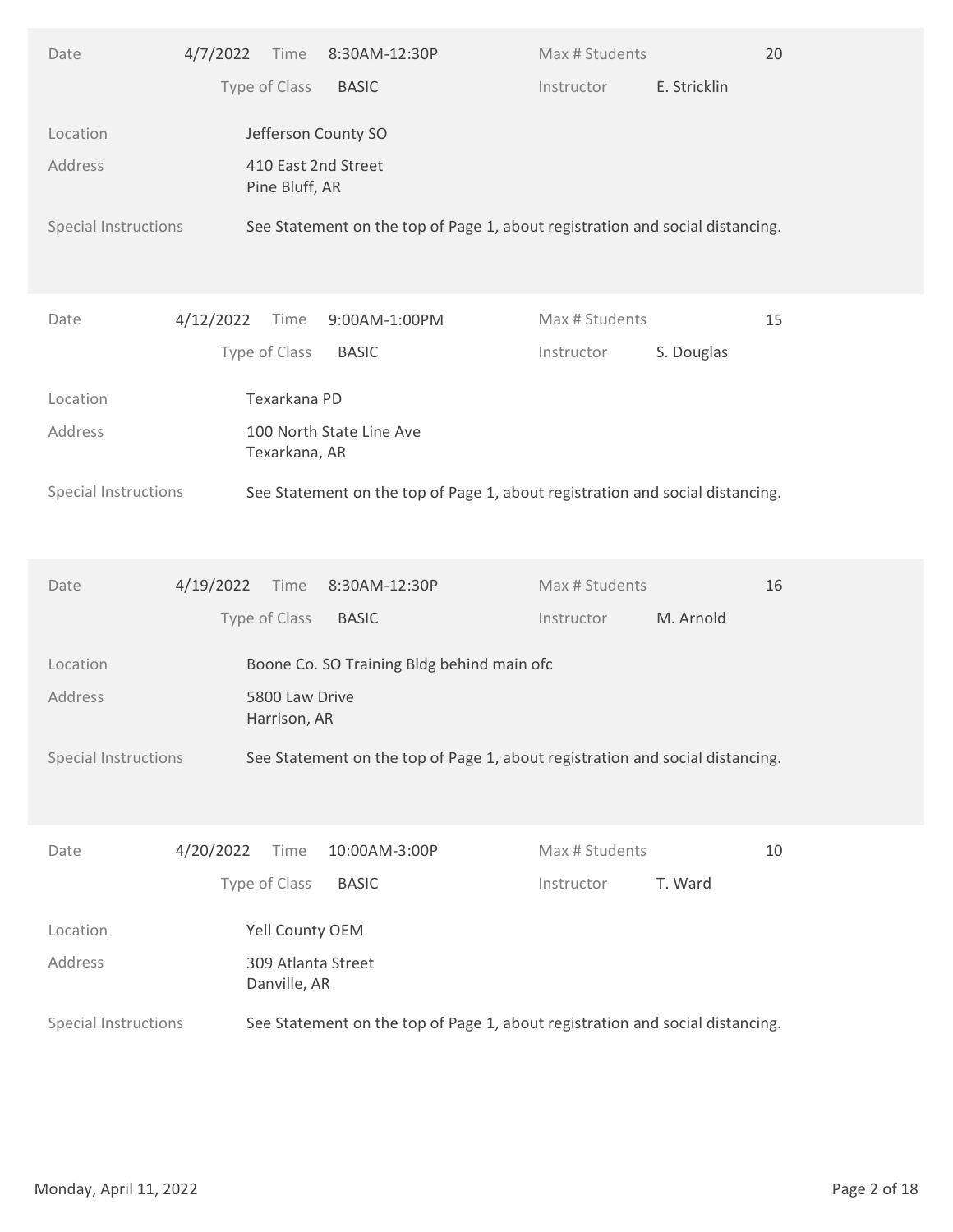| Type of Class<br>M. Arnold<br><b>BASIC</b><br>Instructor<br>Boone County Sheriff's Ofc<br>Location<br>Address<br>5800 Law Drive<br>Harrison, AR<br>Special Instructions<br>See Statement on the top of Page 1, about registration and social distancing.<br>5/4/2022<br>Max # Students<br>12<br>Time<br>10:00AM-3:00P<br>Date<br>Type of Class<br><b>BASIC</b><br>T. Ward<br>Instructor<br>Garland County SO<br>Location<br>525 Ouachita Ave<br>Address<br>Hot Springs, AR<br>Special Instructions<br>See Statement on the top of Page 1, about registration and social distancing.<br>15<br>5/4/2022<br>10:00AM-3:00P<br>Max # Students<br>Time<br>Date<br>Type of Class<br><b>BASIC</b><br>K. Freeman<br>Instructor<br>Russellville PD<br>Location<br>Address<br>115 West H Street<br>Russellville, AR<br>Special Instructions<br>See Statement on the top of Page 1, about registration and social distancing.<br>5/5/2022<br>9:00AM-1:00PM<br>Max # Students<br>15<br>Time<br>Date<br>Type of Class<br>S. Cole<br><b>BASIC</b><br>Instructor<br>Jonesboro<br>Location<br>Address<br>300 S. Church St<br>Jonesboro<br>See Statement on the top of Page 1, about registration and social distancing.<br>Special Instructions<br>Page 3 of 18<br>Monday, April 11, 2022 | Date | 4/26/2022 Time | 8:30AM-12:30P | Max # Students | 15 |  |
|--------------------------------------------------------------------------------------------------------------------------------------------------------------------------------------------------------------------------------------------------------------------------------------------------------------------------------------------------------------------------------------------------------------------------------------------------------------------------------------------------------------------------------------------------------------------------------------------------------------------------------------------------------------------------------------------------------------------------------------------------------------------------------------------------------------------------------------------------------------------------------------------------------------------------------------------------------------------------------------------------------------------------------------------------------------------------------------------------------------------------------------------------------------------------------------------------------------------------------------------------------------------------|------|----------------|---------------|----------------|----|--|
|                                                                                                                                                                                                                                                                                                                                                                                                                                                                                                                                                                                                                                                                                                                                                                                                                                                                                                                                                                                                                                                                                                                                                                                                                                                                          |      |                |               |                |    |  |
|                                                                                                                                                                                                                                                                                                                                                                                                                                                                                                                                                                                                                                                                                                                                                                                                                                                                                                                                                                                                                                                                                                                                                                                                                                                                          |      |                |               |                |    |  |
|                                                                                                                                                                                                                                                                                                                                                                                                                                                                                                                                                                                                                                                                                                                                                                                                                                                                                                                                                                                                                                                                                                                                                                                                                                                                          |      |                |               |                |    |  |
|                                                                                                                                                                                                                                                                                                                                                                                                                                                                                                                                                                                                                                                                                                                                                                                                                                                                                                                                                                                                                                                                                                                                                                                                                                                                          |      |                |               |                |    |  |
|                                                                                                                                                                                                                                                                                                                                                                                                                                                                                                                                                                                                                                                                                                                                                                                                                                                                                                                                                                                                                                                                                                                                                                                                                                                                          |      |                |               |                |    |  |
|                                                                                                                                                                                                                                                                                                                                                                                                                                                                                                                                                                                                                                                                                                                                                                                                                                                                                                                                                                                                                                                                                                                                                                                                                                                                          |      |                |               |                |    |  |
|                                                                                                                                                                                                                                                                                                                                                                                                                                                                                                                                                                                                                                                                                                                                                                                                                                                                                                                                                                                                                                                                                                                                                                                                                                                                          |      |                |               |                |    |  |
|                                                                                                                                                                                                                                                                                                                                                                                                                                                                                                                                                                                                                                                                                                                                                                                                                                                                                                                                                                                                                                                                                                                                                                                                                                                                          |      |                |               |                |    |  |
|                                                                                                                                                                                                                                                                                                                                                                                                                                                                                                                                                                                                                                                                                                                                                                                                                                                                                                                                                                                                                                                                                                                                                                                                                                                                          |      |                |               |                |    |  |
|                                                                                                                                                                                                                                                                                                                                                                                                                                                                                                                                                                                                                                                                                                                                                                                                                                                                                                                                                                                                                                                                                                                                                                                                                                                                          |      |                |               |                |    |  |
|                                                                                                                                                                                                                                                                                                                                                                                                                                                                                                                                                                                                                                                                                                                                                                                                                                                                                                                                                                                                                                                                                                                                                                                                                                                                          |      |                |               |                |    |  |
|                                                                                                                                                                                                                                                                                                                                                                                                                                                                                                                                                                                                                                                                                                                                                                                                                                                                                                                                                                                                                                                                                                                                                                                                                                                                          |      |                |               |                |    |  |
|                                                                                                                                                                                                                                                                                                                                                                                                                                                                                                                                                                                                                                                                                                                                                                                                                                                                                                                                                                                                                                                                                                                                                                                                                                                                          |      |                |               |                |    |  |
|                                                                                                                                                                                                                                                                                                                                                                                                                                                                                                                                                                                                                                                                                                                                                                                                                                                                                                                                                                                                                                                                                                                                                                                                                                                                          |      |                |               |                |    |  |
|                                                                                                                                                                                                                                                                                                                                                                                                                                                                                                                                                                                                                                                                                                                                                                                                                                                                                                                                                                                                                                                                                                                                                                                                                                                                          |      |                |               |                |    |  |
|                                                                                                                                                                                                                                                                                                                                                                                                                                                                                                                                                                                                                                                                                                                                                                                                                                                                                                                                                                                                                                                                                                                                                                                                                                                                          |      |                |               |                |    |  |
|                                                                                                                                                                                                                                                                                                                                                                                                                                                                                                                                                                                                                                                                                                                                                                                                                                                                                                                                                                                                                                                                                                                                                                                                                                                                          |      |                |               |                |    |  |
|                                                                                                                                                                                                                                                                                                                                                                                                                                                                                                                                                                                                                                                                                                                                                                                                                                                                                                                                                                                                                                                                                                                                                                                                                                                                          |      |                |               |                |    |  |
|                                                                                                                                                                                                                                                                                                                                                                                                                                                                                                                                                                                                                                                                                                                                                                                                                                                                                                                                                                                                                                                                                                                                                                                                                                                                          |      |                |               |                |    |  |
|                                                                                                                                                                                                                                                                                                                                                                                                                                                                                                                                                                                                                                                                                                                                                                                                                                                                                                                                                                                                                                                                                                                                                                                                                                                                          |      |                |               |                |    |  |
|                                                                                                                                                                                                                                                                                                                                                                                                                                                                                                                                                                                                                                                                                                                                                                                                                                                                                                                                                                                                                                                                                                                                                                                                                                                                          |      |                |               |                |    |  |
|                                                                                                                                                                                                                                                                                                                                                                                                                                                                                                                                                                                                                                                                                                                                                                                                                                                                                                                                                                                                                                                                                                                                                                                                                                                                          |      |                |               |                |    |  |
|                                                                                                                                                                                                                                                                                                                                                                                                                                                                                                                                                                                                                                                                                                                                                                                                                                                                                                                                                                                                                                                                                                                                                                                                                                                                          |      |                |               |                |    |  |
|                                                                                                                                                                                                                                                                                                                                                                                                                                                                                                                                                                                                                                                                                                                                                                                                                                                                                                                                                                                                                                                                                                                                                                                                                                                                          |      |                |               |                |    |  |
|                                                                                                                                                                                                                                                                                                                                                                                                                                                                                                                                                                                                                                                                                                                                                                                                                                                                                                                                                                                                                                                                                                                                                                                                                                                                          |      |                |               |                |    |  |
|                                                                                                                                                                                                                                                                                                                                                                                                                                                                                                                                                                                                                                                                                                                                                                                                                                                                                                                                                                                                                                                                                                                                                                                                                                                                          |      |                |               |                |    |  |
|                                                                                                                                                                                                                                                                                                                                                                                                                                                                                                                                                                                                                                                                                                                                                                                                                                                                                                                                                                                                                                                                                                                                                                                                                                                                          |      |                |               |                |    |  |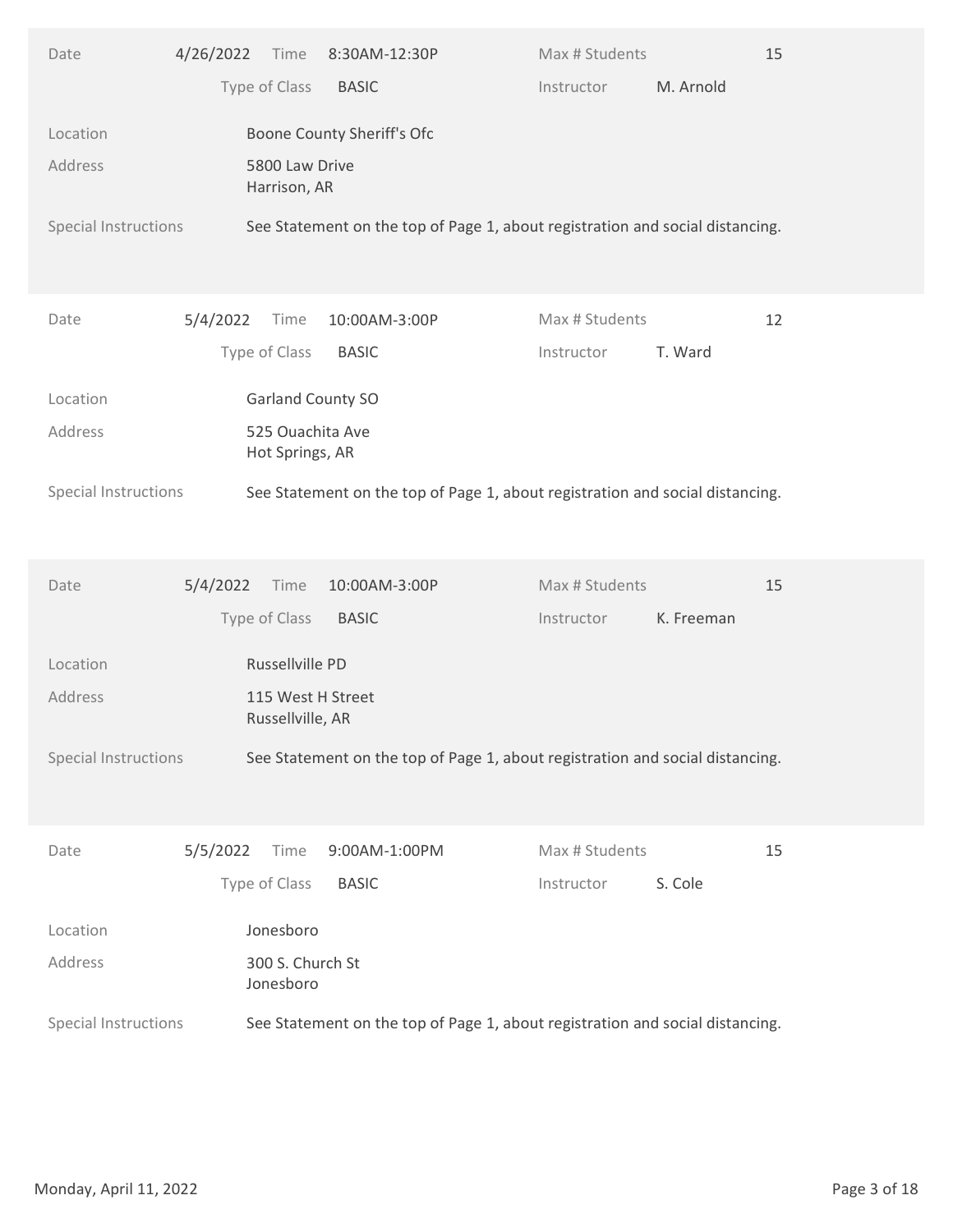| Type of Class<br>E. Stricklin<br><b>BASIC</b><br>Instructor<br>Lonoke County SO<br>Location<br>Address<br>Special Instructions<br>See Statement on the top of Page 1, about registration and social distancing.<br>Max # Students<br>25<br>5/5/2022<br>Time<br>9:00AM-1:00PM<br>Date<br>Type of Class<br><b>BASIC</b><br>Instructor<br>Z. Osborne<br>Jacksonville<br>Location<br>1400 Marshall Rd<br>Address<br>Jacksonville, AR<br>See Statement on the top of Page 1, about registration and social distancing.<br>Special Instructions<br>Max # Students<br>5/10/2022<br>8:30AM-12:30P<br>30<br>Date<br>Time<br>Type of Class<br>M. Arnold<br><b>BASIC</b><br>Instructor<br>Bentonville PD<br>Location<br>Address<br>908 SE 14th Street<br>Bentonville, AR<br>Special Instructions<br>See Statement on the top of Page 1, about registration and social distancing.<br>5/18/2022<br>Max # Students<br>25<br>Time<br>9:00AM-1:00PM<br>Date<br>Type of Class<br>R. Ratterree<br><b>BASIC</b><br>Instructor<br>Star City Civic Center<br>Location<br>Address<br>201 Liberty Street<br>Star City, AR<br>See Statement on the top of Page 1, about registration and social distancing.<br>Special Instructions<br>Page 4 of 18<br>Monday, April 11, 2022 | Date | 5/5/2022 | Time | 8:30AM-12:30P | Max # Students | 15 |  |
|--------------------------------------------------------------------------------------------------------------------------------------------------------------------------------------------------------------------------------------------------------------------------------------------------------------------------------------------------------------------------------------------------------------------------------------------------------------------------------------------------------------------------------------------------------------------------------------------------------------------------------------------------------------------------------------------------------------------------------------------------------------------------------------------------------------------------------------------------------------------------------------------------------------------------------------------------------------------------------------------------------------------------------------------------------------------------------------------------------------------------------------------------------------------------------------------------------------------------------------------------------|------|----------|------|---------------|----------------|----|--|
|                                                                                                                                                                                                                                                                                                                                                                                                                                                                                                                                                                                                                                                                                                                                                                                                                                                                                                                                                                                                                                                                                                                                                                                                                                                        |      |          |      |               |                |    |  |
|                                                                                                                                                                                                                                                                                                                                                                                                                                                                                                                                                                                                                                                                                                                                                                                                                                                                                                                                                                                                                                                                                                                                                                                                                                                        |      |          |      |               |                |    |  |
|                                                                                                                                                                                                                                                                                                                                                                                                                                                                                                                                                                                                                                                                                                                                                                                                                                                                                                                                                                                                                                                                                                                                                                                                                                                        |      |          |      |               |                |    |  |
|                                                                                                                                                                                                                                                                                                                                                                                                                                                                                                                                                                                                                                                                                                                                                                                                                                                                                                                                                                                                                                                                                                                                                                                                                                                        |      |          |      |               |                |    |  |
|                                                                                                                                                                                                                                                                                                                                                                                                                                                                                                                                                                                                                                                                                                                                                                                                                                                                                                                                                                                                                                                                                                                                                                                                                                                        |      |          |      |               |                |    |  |
|                                                                                                                                                                                                                                                                                                                                                                                                                                                                                                                                                                                                                                                                                                                                                                                                                                                                                                                                                                                                                                                                                                                                                                                                                                                        |      |          |      |               |                |    |  |
|                                                                                                                                                                                                                                                                                                                                                                                                                                                                                                                                                                                                                                                                                                                                                                                                                                                                                                                                                                                                                                                                                                                                                                                                                                                        |      |          |      |               |                |    |  |
|                                                                                                                                                                                                                                                                                                                                                                                                                                                                                                                                                                                                                                                                                                                                                                                                                                                                                                                                                                                                                                                                                                                                                                                                                                                        |      |          |      |               |                |    |  |
|                                                                                                                                                                                                                                                                                                                                                                                                                                                                                                                                                                                                                                                                                                                                                                                                                                                                                                                                                                                                                                                                                                                                                                                                                                                        |      |          |      |               |                |    |  |
|                                                                                                                                                                                                                                                                                                                                                                                                                                                                                                                                                                                                                                                                                                                                                                                                                                                                                                                                                                                                                                                                                                                                                                                                                                                        |      |          |      |               |                |    |  |
|                                                                                                                                                                                                                                                                                                                                                                                                                                                                                                                                                                                                                                                                                                                                                                                                                                                                                                                                                                                                                                                                                                                                                                                                                                                        |      |          |      |               |                |    |  |
|                                                                                                                                                                                                                                                                                                                                                                                                                                                                                                                                                                                                                                                                                                                                                                                                                                                                                                                                                                                                                                                                                                                                                                                                                                                        |      |          |      |               |                |    |  |
|                                                                                                                                                                                                                                                                                                                                                                                                                                                                                                                                                                                                                                                                                                                                                                                                                                                                                                                                                                                                                                                                                                                                                                                                                                                        |      |          |      |               |                |    |  |
|                                                                                                                                                                                                                                                                                                                                                                                                                                                                                                                                                                                                                                                                                                                                                                                                                                                                                                                                                                                                                                                                                                                                                                                                                                                        |      |          |      |               |                |    |  |
|                                                                                                                                                                                                                                                                                                                                                                                                                                                                                                                                                                                                                                                                                                                                                                                                                                                                                                                                                                                                                                                                                                                                                                                                                                                        |      |          |      |               |                |    |  |
|                                                                                                                                                                                                                                                                                                                                                                                                                                                                                                                                                                                                                                                                                                                                                                                                                                                                                                                                                                                                                                                                                                                                                                                                                                                        |      |          |      |               |                |    |  |
|                                                                                                                                                                                                                                                                                                                                                                                                                                                                                                                                                                                                                                                                                                                                                                                                                                                                                                                                                                                                                                                                                                                                                                                                                                                        |      |          |      |               |                |    |  |
|                                                                                                                                                                                                                                                                                                                                                                                                                                                                                                                                                                                                                                                                                                                                                                                                                                                                                                                                                                                                                                                                                                                                                                                                                                                        |      |          |      |               |                |    |  |
|                                                                                                                                                                                                                                                                                                                                                                                                                                                                                                                                                                                                                                                                                                                                                                                                                                                                                                                                                                                                                                                                                                                                                                                                                                                        |      |          |      |               |                |    |  |
|                                                                                                                                                                                                                                                                                                                                                                                                                                                                                                                                                                                                                                                                                                                                                                                                                                                                                                                                                                                                                                                                                                                                                                                                                                                        |      |          |      |               |                |    |  |
|                                                                                                                                                                                                                                                                                                                                                                                                                                                                                                                                                                                                                                                                                                                                                                                                                                                                                                                                                                                                                                                                                                                                                                                                                                                        |      |          |      |               |                |    |  |
|                                                                                                                                                                                                                                                                                                                                                                                                                                                                                                                                                                                                                                                                                                                                                                                                                                                                                                                                                                                                                                                                                                                                                                                                                                                        |      |          |      |               |                |    |  |
|                                                                                                                                                                                                                                                                                                                                                                                                                                                                                                                                                                                                                                                                                                                                                                                                                                                                                                                                                                                                                                                                                                                                                                                                                                                        |      |          |      |               |                |    |  |
|                                                                                                                                                                                                                                                                                                                                                                                                                                                                                                                                                                                                                                                                                                                                                                                                                                                                                                                                                                                                                                                                                                                                                                                                                                                        |      |          |      |               |                |    |  |
|                                                                                                                                                                                                                                                                                                                                                                                                                                                                                                                                                                                                                                                                                                                                                                                                                                                                                                                                                                                                                                                                                                                                                                                                                                                        |      |          |      |               |                |    |  |
|                                                                                                                                                                                                                                                                                                                                                                                                                                                                                                                                                                                                                                                                                                                                                                                                                                                                                                                                                                                                                                                                                                                                                                                                                                                        |      |          |      |               |                |    |  |
|                                                                                                                                                                                                                                                                                                                                                                                                                                                                                                                                                                                                                                                                                                                                                                                                                                                                                                                                                                                                                                                                                                                                                                                                                                                        |      |          |      |               |                |    |  |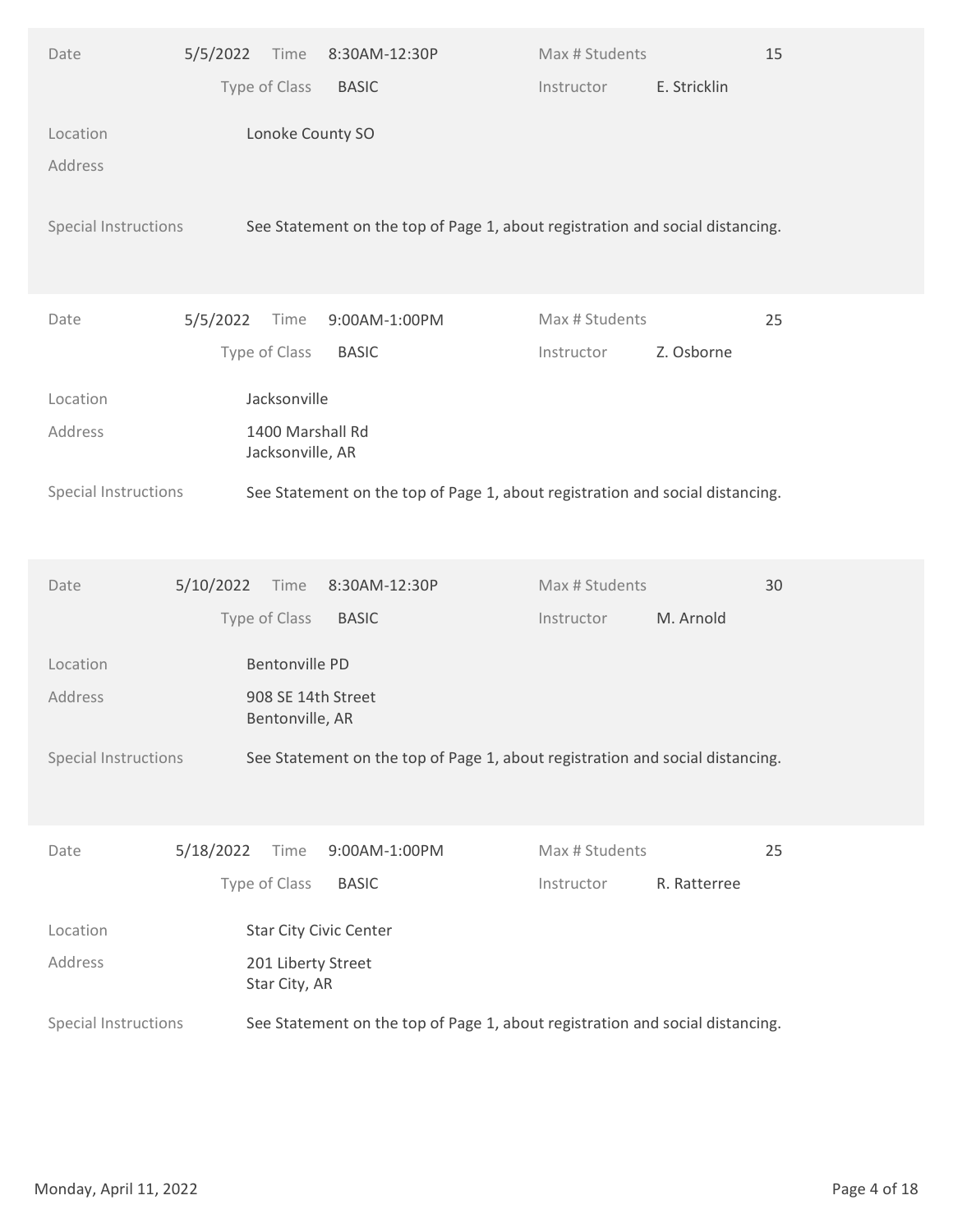| Type of Class<br>S. Douglas<br><b>BASIC</b><br>Instructor<br>Magnolia PD<br>Location<br>Address<br>103 Harvey Courch Blvd.<br>Magnolia, AR<br>Special Instructions<br>See Statement on the top of Page 1, about registration and social distancing.<br>Max # Students<br>5/24/2022<br>Time<br>8:30AM-12:30P<br>30<br>Date<br>Type of Class<br><b>BASIC</b><br>M. Arnold<br>Instructor<br>Bentonville PD<br>Location<br>Address<br>908 SE 14th Street<br>Bentonville, AR<br>See Statement on the top of Page 1, about registration and social distancing.<br>Special Instructions<br>Max # Students<br>6/2/2022<br>8:30AM-12:30P<br>30<br>Date<br>Time<br>Type of Class<br>E. Stricklin<br><b>BASIC</b><br>Instructor<br>Saline Co. SO<br>Location<br>Address<br>322 S. Neeley Street<br>Benton, AR<br>Special Instructions<br>See Statement on the top of Page 1, about registration and social distancing.<br>6/2/2022<br>Max # Students<br>12<br>Time<br>10:00AM-3:00P<br>Date |
|----------------------------------------------------------------------------------------------------------------------------------------------------------------------------------------------------------------------------------------------------------------------------------------------------------------------------------------------------------------------------------------------------------------------------------------------------------------------------------------------------------------------------------------------------------------------------------------------------------------------------------------------------------------------------------------------------------------------------------------------------------------------------------------------------------------------------------------------------------------------------------------------------------------------------------------------------------------------------------|
|                                                                                                                                                                                                                                                                                                                                                                                                                                                                                                                                                                                                                                                                                                                                                                                                                                                                                                                                                                                  |
|                                                                                                                                                                                                                                                                                                                                                                                                                                                                                                                                                                                                                                                                                                                                                                                                                                                                                                                                                                                  |
|                                                                                                                                                                                                                                                                                                                                                                                                                                                                                                                                                                                                                                                                                                                                                                                                                                                                                                                                                                                  |
|                                                                                                                                                                                                                                                                                                                                                                                                                                                                                                                                                                                                                                                                                                                                                                                                                                                                                                                                                                                  |
|                                                                                                                                                                                                                                                                                                                                                                                                                                                                                                                                                                                                                                                                                                                                                                                                                                                                                                                                                                                  |
|                                                                                                                                                                                                                                                                                                                                                                                                                                                                                                                                                                                                                                                                                                                                                                                                                                                                                                                                                                                  |
|                                                                                                                                                                                                                                                                                                                                                                                                                                                                                                                                                                                                                                                                                                                                                                                                                                                                                                                                                                                  |
|                                                                                                                                                                                                                                                                                                                                                                                                                                                                                                                                                                                                                                                                                                                                                                                                                                                                                                                                                                                  |
|                                                                                                                                                                                                                                                                                                                                                                                                                                                                                                                                                                                                                                                                                                                                                                                                                                                                                                                                                                                  |
|                                                                                                                                                                                                                                                                                                                                                                                                                                                                                                                                                                                                                                                                                                                                                                                                                                                                                                                                                                                  |
|                                                                                                                                                                                                                                                                                                                                                                                                                                                                                                                                                                                                                                                                                                                                                                                                                                                                                                                                                                                  |
|                                                                                                                                                                                                                                                                                                                                                                                                                                                                                                                                                                                                                                                                                                                                                                                                                                                                                                                                                                                  |
|                                                                                                                                                                                                                                                                                                                                                                                                                                                                                                                                                                                                                                                                                                                                                                                                                                                                                                                                                                                  |
|                                                                                                                                                                                                                                                                                                                                                                                                                                                                                                                                                                                                                                                                                                                                                                                                                                                                                                                                                                                  |
|                                                                                                                                                                                                                                                                                                                                                                                                                                                                                                                                                                                                                                                                                                                                                                                                                                                                                                                                                                                  |
|                                                                                                                                                                                                                                                                                                                                                                                                                                                                                                                                                                                                                                                                                                                                                                                                                                                                                                                                                                                  |
|                                                                                                                                                                                                                                                                                                                                                                                                                                                                                                                                                                                                                                                                                                                                                                                                                                                                                                                                                                                  |
|                                                                                                                                                                                                                                                                                                                                                                                                                                                                                                                                                                                                                                                                                                                                                                                                                                                                                                                                                                                  |
| Type of Class<br>K. Freeman<br><b>BASIC</b><br>Instructor                                                                                                                                                                                                                                                                                                                                                                                                                                                                                                                                                                                                                                                                                                                                                                                                                                                                                                                        |
| Morrilton<br>Location                                                                                                                                                                                                                                                                                                                                                                                                                                                                                                                                                                                                                                                                                                                                                                                                                                                                                                                                                            |
| Address<br>117 N. Division St.<br>Morrilton, AR                                                                                                                                                                                                                                                                                                                                                                                                                                                                                                                                                                                                                                                                                                                                                                                                                                                                                                                                  |
| Special Instructions<br>See Statement on the top of Page 1, about registration and social distancing.                                                                                                                                                                                                                                                                                                                                                                                                                                                                                                                                                                                                                                                                                                                                                                                                                                                                            |
|                                                                                                                                                                                                                                                                                                                                                                                                                                                                                                                                                                                                                                                                                                                                                                                                                                                                                                                                                                                  |
|                                                                                                                                                                                                                                                                                                                                                                                                                                                                                                                                                                                                                                                                                                                                                                                                                                                                                                                                                                                  |
|                                                                                                                                                                                                                                                                                                                                                                                                                                                                                                                                                                                                                                                                                                                                                                                                                                                                                                                                                                                  |
| Page 5 of 18<br>Monday, April 11, 2022                                                                                                                                                                                                                                                                                                                                                                                                                                                                                                                                                                                                                                                                                                                                                                                                                                                                                                                                           |
|                                                                                                                                                                                                                                                                                                                                                                                                                                                                                                                                                                                                                                                                                                                                                                                                                                                                                                                                                                                  |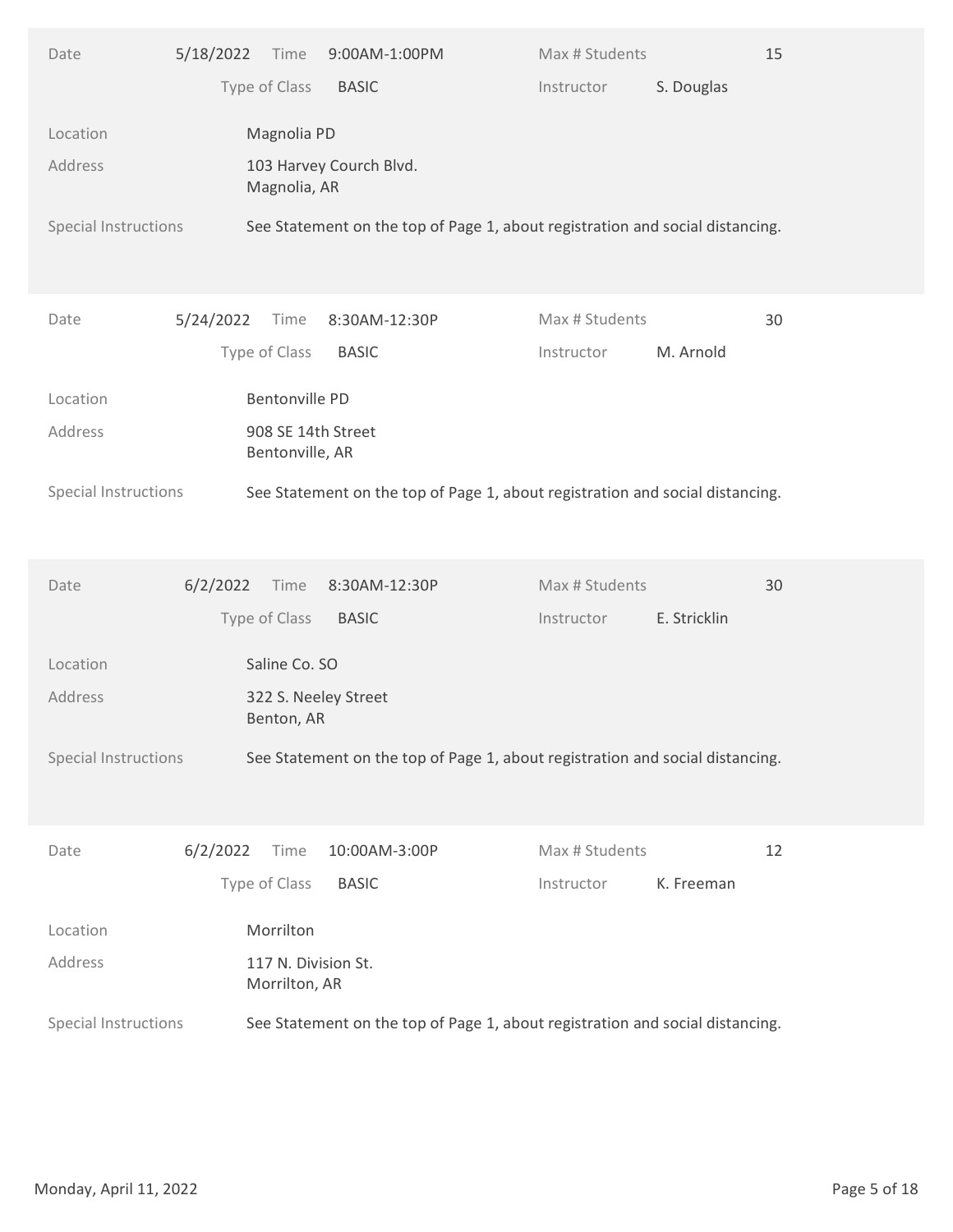| Type of Class<br>Z. Osborne<br><b>Basic</b><br>Instructor<br>Jacksonville<br>Location<br>1400 Marshall Rd<br>Address<br>Jacksonville, AR<br>Special Instructions<br>See Statement on the top of Page 1, about registration and social distancing.<br>Max # Students<br>15<br>6/2/2022<br>Time<br>9:00AM-1:00PM<br>Date<br>Type of Class<br><b>BASIC</b><br>S. Cole<br>Instructor<br>Jonesboro<br>Location<br>300 S. Church St.<br>Address<br>Jonesboro, AR<br>See Statement on the top of Page 1, about registration and social distancing.<br>Special Instructions<br>Max # Students<br>15<br>6/14/2022<br>9:00AM-1:00PM<br>Date<br>Time<br>Type of Class<br><b>BASIC</b><br>S. Douglas<br>Instructor<br>Camden PD<br>Location<br>Address<br>#1 Police Drive<br>Camden, AR<br>Special Instructions<br>See Statement on the top of Page 1, about registration and social distancing.<br>6/14/2022<br>Max # Students<br>16<br>Time<br>8:30AM-12:30P<br>Date<br>Type of Class<br>M. Arnold<br><b>BASIC</b><br>Instructor<br>Boone Co. SO Training Bldg behind main ofc<br>Location |
|----------------------------------------------------------------------------------------------------------------------------------------------------------------------------------------------------------------------------------------------------------------------------------------------------------------------------------------------------------------------------------------------------------------------------------------------------------------------------------------------------------------------------------------------------------------------------------------------------------------------------------------------------------------------------------------------------------------------------------------------------------------------------------------------------------------------------------------------------------------------------------------------------------------------------------------------------------------------------------------------------------------------------------------------------------------------------------|
|                                                                                                                                                                                                                                                                                                                                                                                                                                                                                                                                                                                                                                                                                                                                                                                                                                                                                                                                                                                                                                                                                  |
|                                                                                                                                                                                                                                                                                                                                                                                                                                                                                                                                                                                                                                                                                                                                                                                                                                                                                                                                                                                                                                                                                  |
|                                                                                                                                                                                                                                                                                                                                                                                                                                                                                                                                                                                                                                                                                                                                                                                                                                                                                                                                                                                                                                                                                  |
|                                                                                                                                                                                                                                                                                                                                                                                                                                                                                                                                                                                                                                                                                                                                                                                                                                                                                                                                                                                                                                                                                  |
|                                                                                                                                                                                                                                                                                                                                                                                                                                                                                                                                                                                                                                                                                                                                                                                                                                                                                                                                                                                                                                                                                  |
|                                                                                                                                                                                                                                                                                                                                                                                                                                                                                                                                                                                                                                                                                                                                                                                                                                                                                                                                                                                                                                                                                  |
|                                                                                                                                                                                                                                                                                                                                                                                                                                                                                                                                                                                                                                                                                                                                                                                                                                                                                                                                                                                                                                                                                  |
|                                                                                                                                                                                                                                                                                                                                                                                                                                                                                                                                                                                                                                                                                                                                                                                                                                                                                                                                                                                                                                                                                  |
|                                                                                                                                                                                                                                                                                                                                                                                                                                                                                                                                                                                                                                                                                                                                                                                                                                                                                                                                                                                                                                                                                  |
|                                                                                                                                                                                                                                                                                                                                                                                                                                                                                                                                                                                                                                                                                                                                                                                                                                                                                                                                                                                                                                                                                  |
|                                                                                                                                                                                                                                                                                                                                                                                                                                                                                                                                                                                                                                                                                                                                                                                                                                                                                                                                                                                                                                                                                  |
|                                                                                                                                                                                                                                                                                                                                                                                                                                                                                                                                                                                                                                                                                                                                                                                                                                                                                                                                                                                                                                                                                  |
|                                                                                                                                                                                                                                                                                                                                                                                                                                                                                                                                                                                                                                                                                                                                                                                                                                                                                                                                                                                                                                                                                  |
|                                                                                                                                                                                                                                                                                                                                                                                                                                                                                                                                                                                                                                                                                                                                                                                                                                                                                                                                                                                                                                                                                  |
|                                                                                                                                                                                                                                                                                                                                                                                                                                                                                                                                                                                                                                                                                                                                                                                                                                                                                                                                                                                                                                                                                  |
|                                                                                                                                                                                                                                                                                                                                                                                                                                                                                                                                                                                                                                                                                                                                                                                                                                                                                                                                                                                                                                                                                  |
|                                                                                                                                                                                                                                                                                                                                                                                                                                                                                                                                                                                                                                                                                                                                                                                                                                                                                                                                                                                                                                                                                  |
|                                                                                                                                                                                                                                                                                                                                                                                                                                                                                                                                                                                                                                                                                                                                                                                                                                                                                                                                                                                                                                                                                  |
|                                                                                                                                                                                                                                                                                                                                                                                                                                                                                                                                                                                                                                                                                                                                                                                                                                                                                                                                                                                                                                                                                  |
|                                                                                                                                                                                                                                                                                                                                                                                                                                                                                                                                                                                                                                                                                                                                                                                                                                                                                                                                                                                                                                                                                  |
| 5800 Law Drive<br>Address<br>Harrison, AR                                                                                                                                                                                                                                                                                                                                                                                                                                                                                                                                                                                                                                                                                                                                                                                                                                                                                                                                                                                                                                        |
| Special Instructions<br>See Statement on the top of Page 1, about registration and social distancing.                                                                                                                                                                                                                                                                                                                                                                                                                                                                                                                                                                                                                                                                                                                                                                                                                                                                                                                                                                            |
|                                                                                                                                                                                                                                                                                                                                                                                                                                                                                                                                                                                                                                                                                                                                                                                                                                                                                                                                                                                                                                                                                  |
|                                                                                                                                                                                                                                                                                                                                                                                                                                                                                                                                                                                                                                                                                                                                                                                                                                                                                                                                                                                                                                                                                  |
| Page 6 of 18<br>Monday, April 11, 2022                                                                                                                                                                                                                                                                                                                                                                                                                                                                                                                                                                                                                                                                                                                                                                                                                                                                                                                                                                                                                                           |
|                                                                                                                                                                                                                                                                                                                                                                                                                                                                                                                                                                                                                                                                                                                                                                                                                                                                                                                                                                                                                                                                                  |
|                                                                                                                                                                                                                                                                                                                                                                                                                                                                                                                                                                                                                                                                                                                                                                                                                                                                                                                                                                                                                                                                                  |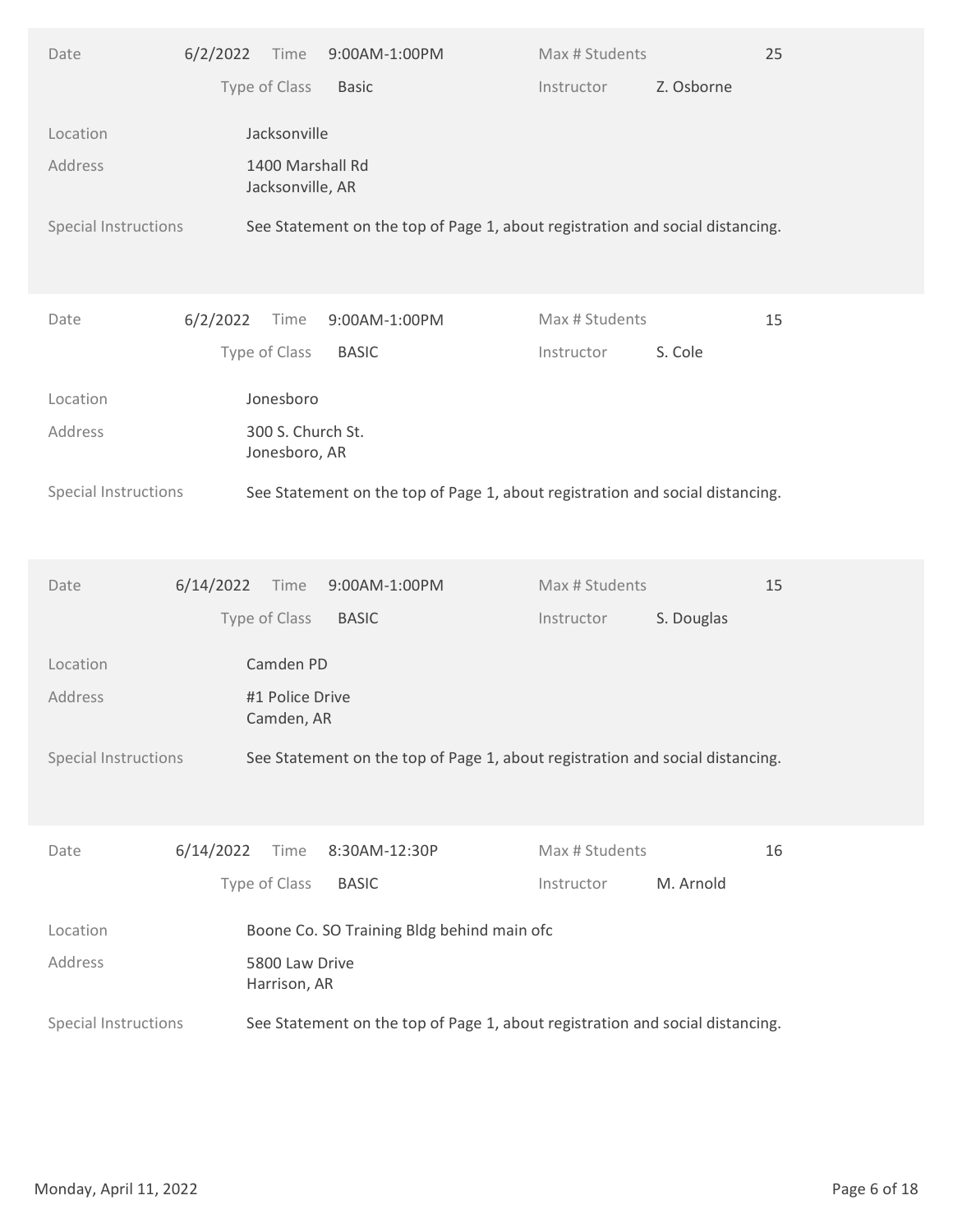| Type of Class<br>T. Ward<br><b>BASIC</b><br>Instructor<br>Dardanelle PD<br>Location<br>Address<br>2005 State Hwy 22 W.<br>Dardanelle, AR<br>Special Instructions<br>See Statement on the top of Page 1, about registration and social distancing.<br>7/6/2022<br>Max # Students<br>25<br>Date<br>Time<br>9:00AM-1:00PM<br>Type of Class<br><b>BASIC</b><br>R. Ratterree<br>Instructor<br>Star City Civic Center<br>Location<br>201 Lliberty Street<br>Address<br>Star City, AR<br>See Statement on the top of Page 1, about registration and social distancing.<br>Special Instructions<br>Max # Students<br>15<br>7/7/2022<br>8:30AM-12:30P<br>Date<br>Time<br>Type of Class<br>E. Stricklin<br><b>BASIC</b><br>Instructor<br>Location<br>Lonoke County SO<br>Address<br>Lonoke, AR<br>Special Instructions<br>See Statement on the top of Page 1, about registration and social distancing.<br>7/7/2022<br>9:00AM-1:00PM<br>Max # Students<br>15<br>Time<br>Date<br>Type of Class<br>S. Cole<br><b>BASIC</b><br>Instructor<br>Jonesboro<br>Location<br>Address<br>300 S. Church St<br>Jonesboro, AR<br>See Statement on the top of Page 1, about registration and social distancing.<br>Special Instructions<br>Page 7 of 18<br>Monday, April 11, 2022 | Date | 6/16/2022 Time<br>10:00AM-3:00P | Max # Students<br>10 |  |
|----------------------------------------------------------------------------------------------------------------------------------------------------------------------------------------------------------------------------------------------------------------------------------------------------------------------------------------------------------------------------------------------------------------------------------------------------------------------------------------------------------------------------------------------------------------------------------------------------------------------------------------------------------------------------------------------------------------------------------------------------------------------------------------------------------------------------------------------------------------------------------------------------------------------------------------------------------------------------------------------------------------------------------------------------------------------------------------------------------------------------------------------------------------------------------------------------------------------------------------------------------|------|---------------------------------|----------------------|--|
|                                                                                                                                                                                                                                                                                                                                                                                                                                                                                                                                                                                                                                                                                                                                                                                                                                                                                                                                                                                                                                                                                                                                                                                                                                                          |      |                                 |                      |  |
|                                                                                                                                                                                                                                                                                                                                                                                                                                                                                                                                                                                                                                                                                                                                                                                                                                                                                                                                                                                                                                                                                                                                                                                                                                                          |      |                                 |                      |  |
|                                                                                                                                                                                                                                                                                                                                                                                                                                                                                                                                                                                                                                                                                                                                                                                                                                                                                                                                                                                                                                                                                                                                                                                                                                                          |      |                                 |                      |  |
|                                                                                                                                                                                                                                                                                                                                                                                                                                                                                                                                                                                                                                                                                                                                                                                                                                                                                                                                                                                                                                                                                                                                                                                                                                                          |      |                                 |                      |  |
|                                                                                                                                                                                                                                                                                                                                                                                                                                                                                                                                                                                                                                                                                                                                                                                                                                                                                                                                                                                                                                                                                                                                                                                                                                                          |      |                                 |                      |  |
|                                                                                                                                                                                                                                                                                                                                                                                                                                                                                                                                                                                                                                                                                                                                                                                                                                                                                                                                                                                                                                                                                                                                                                                                                                                          |      |                                 |                      |  |
|                                                                                                                                                                                                                                                                                                                                                                                                                                                                                                                                                                                                                                                                                                                                                                                                                                                                                                                                                                                                                                                                                                                                                                                                                                                          |      |                                 |                      |  |
|                                                                                                                                                                                                                                                                                                                                                                                                                                                                                                                                                                                                                                                                                                                                                                                                                                                                                                                                                                                                                                                                                                                                                                                                                                                          |      |                                 |                      |  |
|                                                                                                                                                                                                                                                                                                                                                                                                                                                                                                                                                                                                                                                                                                                                                                                                                                                                                                                                                                                                                                                                                                                                                                                                                                                          |      |                                 |                      |  |
|                                                                                                                                                                                                                                                                                                                                                                                                                                                                                                                                                                                                                                                                                                                                                                                                                                                                                                                                                                                                                                                                                                                                                                                                                                                          |      |                                 |                      |  |
|                                                                                                                                                                                                                                                                                                                                                                                                                                                                                                                                                                                                                                                                                                                                                                                                                                                                                                                                                                                                                                                                                                                                                                                                                                                          |      |                                 |                      |  |
|                                                                                                                                                                                                                                                                                                                                                                                                                                                                                                                                                                                                                                                                                                                                                                                                                                                                                                                                                                                                                                                                                                                                                                                                                                                          |      |                                 |                      |  |
|                                                                                                                                                                                                                                                                                                                                                                                                                                                                                                                                                                                                                                                                                                                                                                                                                                                                                                                                                                                                                                                                                                                                                                                                                                                          |      |                                 |                      |  |
|                                                                                                                                                                                                                                                                                                                                                                                                                                                                                                                                                                                                                                                                                                                                                                                                                                                                                                                                                                                                                                                                                                                                                                                                                                                          |      |                                 |                      |  |
|                                                                                                                                                                                                                                                                                                                                                                                                                                                                                                                                                                                                                                                                                                                                                                                                                                                                                                                                                                                                                                                                                                                                                                                                                                                          |      |                                 |                      |  |
|                                                                                                                                                                                                                                                                                                                                                                                                                                                                                                                                                                                                                                                                                                                                                                                                                                                                                                                                                                                                                                                                                                                                                                                                                                                          |      |                                 |                      |  |
|                                                                                                                                                                                                                                                                                                                                                                                                                                                                                                                                                                                                                                                                                                                                                                                                                                                                                                                                                                                                                                                                                                                                                                                                                                                          |      |                                 |                      |  |
|                                                                                                                                                                                                                                                                                                                                                                                                                                                                                                                                                                                                                                                                                                                                                                                                                                                                                                                                                                                                                                                                                                                                                                                                                                                          |      |                                 |                      |  |
|                                                                                                                                                                                                                                                                                                                                                                                                                                                                                                                                                                                                                                                                                                                                                                                                                                                                                                                                                                                                                                                                                                                                                                                                                                                          |      |                                 |                      |  |
|                                                                                                                                                                                                                                                                                                                                                                                                                                                                                                                                                                                                                                                                                                                                                                                                                                                                                                                                                                                                                                                                                                                                                                                                                                                          |      |                                 |                      |  |
|                                                                                                                                                                                                                                                                                                                                                                                                                                                                                                                                                                                                                                                                                                                                                                                                                                                                                                                                                                                                                                                                                                                                                                                                                                                          |      |                                 |                      |  |
|                                                                                                                                                                                                                                                                                                                                                                                                                                                                                                                                                                                                                                                                                                                                                                                                                                                                                                                                                                                                                                                                                                                                                                                                                                                          |      |                                 |                      |  |
|                                                                                                                                                                                                                                                                                                                                                                                                                                                                                                                                                                                                                                                                                                                                                                                                                                                                                                                                                                                                                                                                                                                                                                                                                                                          |      |                                 |                      |  |
|                                                                                                                                                                                                                                                                                                                                                                                                                                                                                                                                                                                                                                                                                                                                                                                                                                                                                                                                                                                                                                                                                                                                                                                                                                                          |      |                                 |                      |  |
|                                                                                                                                                                                                                                                                                                                                                                                                                                                                                                                                                                                                                                                                                                                                                                                                                                                                                                                                                                                                                                                                                                                                                                                                                                                          |      |                                 |                      |  |
|                                                                                                                                                                                                                                                                                                                                                                                                                                                                                                                                                                                                                                                                                                                                                                                                                                                                                                                                                                                                                                                                                                                                                                                                                                                          |      |                                 |                      |  |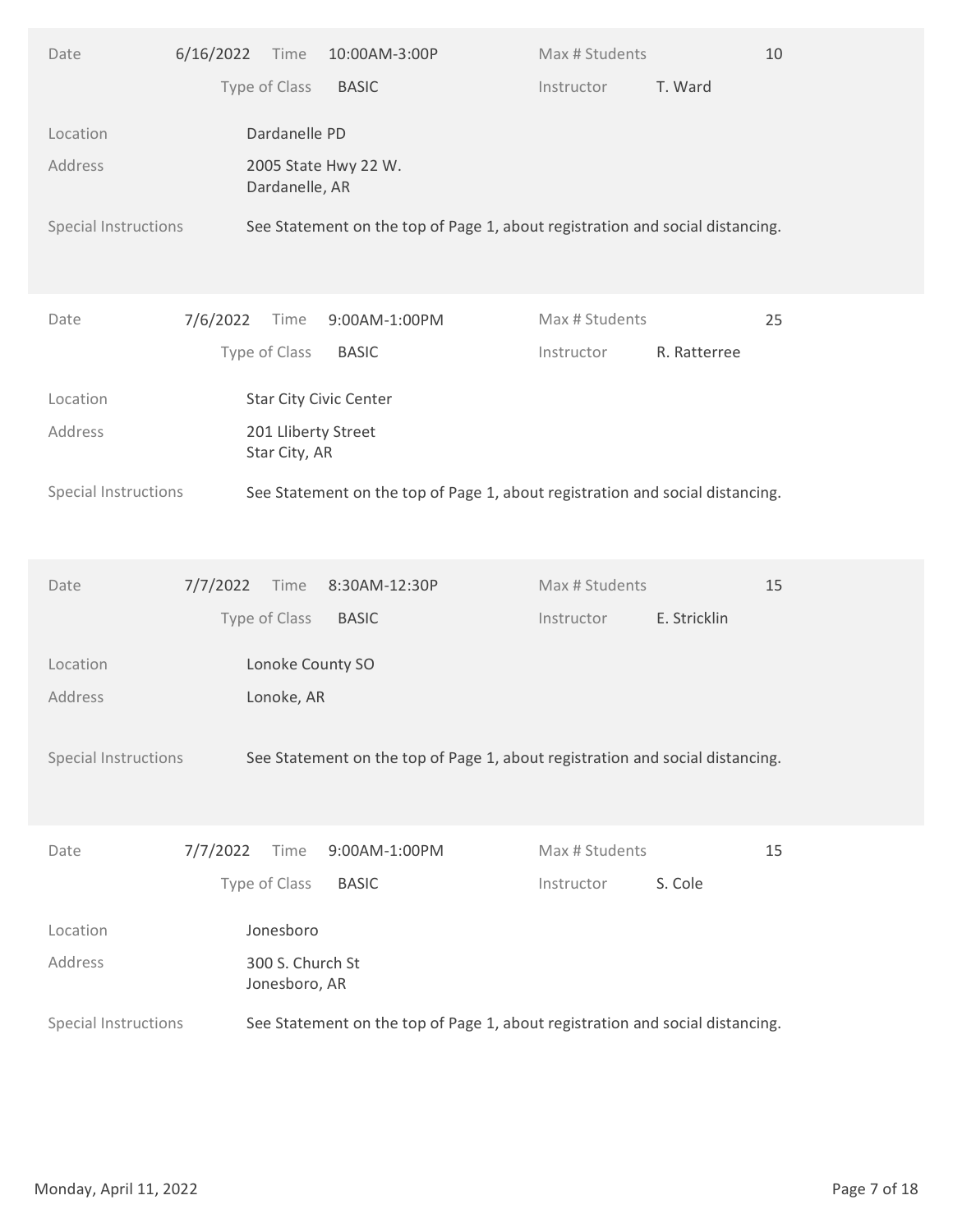| Type of Class<br>K. Freeman<br><b>BASIC</b><br>Instructor<br>Ozark<br>Location<br>2914 West Commerical Street<br>Address<br>Ozark, AR<br>Special Instructions<br>See Statement on the top of Page 1, about registration and social distancing.<br>7/12/2022<br>Max # Students<br>Time<br>8:30AM-12:30P<br>30<br>Date<br>Type of Class<br><b>BASIC</b><br>M. Arnold<br>Instructor<br><b>Bentonville PD</b><br>Location<br>Address<br>908 SE 14th Street<br>Bentonville, AR<br>See Statement on the top of Page 1, about registration and social distancing.<br>Special Instructions<br>7/14/2022<br>9:00AM-1:00PM<br>Max # Students<br>20<br>Date<br>Time<br>Type of Class<br>Z. Osborne<br><b>BASIC</b><br>Instructor<br>Location<br><b>Heber Springs</b><br>Address<br>201 Bobbie Jean Lane<br>Heber Springs, AR<br>Special Instructions<br>See Statement on the top of Page 1, about registration and social distancing.<br>15<br>7/19/2022<br>9:00AM-1:00PM<br>Max # Students<br>Time<br>Date<br>Type of Class<br>S. Douglas<br><b>BASIC</b><br>Instructor<br>Texarkana PD<br>Location<br>Address<br>100 North State Line Ave<br>Texarkana, AR<br>See Statement on the top of Page 1, about registration and social distancing.<br>Special Instructions<br>Page 8 of 18<br>Monday, April 11, 2022 | Date | 7/7/2022 Time | 10:00AM-3:00P | Max # Students | 20 |  |
|------------------------------------------------------------------------------------------------------------------------------------------------------------------------------------------------------------------------------------------------------------------------------------------------------------------------------------------------------------------------------------------------------------------------------------------------------------------------------------------------------------------------------------------------------------------------------------------------------------------------------------------------------------------------------------------------------------------------------------------------------------------------------------------------------------------------------------------------------------------------------------------------------------------------------------------------------------------------------------------------------------------------------------------------------------------------------------------------------------------------------------------------------------------------------------------------------------------------------------------------------------------------------------------------------|------|---------------|---------------|----------------|----|--|
|                                                                                                                                                                                                                                                                                                                                                                                                                                                                                                                                                                                                                                                                                                                                                                                                                                                                                                                                                                                                                                                                                                                                                                                                                                                                                                      |      |               |               |                |    |  |
|                                                                                                                                                                                                                                                                                                                                                                                                                                                                                                                                                                                                                                                                                                                                                                                                                                                                                                                                                                                                                                                                                                                                                                                                                                                                                                      |      |               |               |                |    |  |
|                                                                                                                                                                                                                                                                                                                                                                                                                                                                                                                                                                                                                                                                                                                                                                                                                                                                                                                                                                                                                                                                                                                                                                                                                                                                                                      |      |               |               |                |    |  |
|                                                                                                                                                                                                                                                                                                                                                                                                                                                                                                                                                                                                                                                                                                                                                                                                                                                                                                                                                                                                                                                                                                                                                                                                                                                                                                      |      |               |               |                |    |  |
|                                                                                                                                                                                                                                                                                                                                                                                                                                                                                                                                                                                                                                                                                                                                                                                                                                                                                                                                                                                                                                                                                                                                                                                                                                                                                                      |      |               |               |                |    |  |
|                                                                                                                                                                                                                                                                                                                                                                                                                                                                                                                                                                                                                                                                                                                                                                                                                                                                                                                                                                                                                                                                                                                                                                                                                                                                                                      |      |               |               |                |    |  |
|                                                                                                                                                                                                                                                                                                                                                                                                                                                                                                                                                                                                                                                                                                                                                                                                                                                                                                                                                                                                                                                                                                                                                                                                                                                                                                      |      |               |               |                |    |  |
|                                                                                                                                                                                                                                                                                                                                                                                                                                                                                                                                                                                                                                                                                                                                                                                                                                                                                                                                                                                                                                                                                                                                                                                                                                                                                                      |      |               |               |                |    |  |
|                                                                                                                                                                                                                                                                                                                                                                                                                                                                                                                                                                                                                                                                                                                                                                                                                                                                                                                                                                                                                                                                                                                                                                                                                                                                                                      |      |               |               |                |    |  |
|                                                                                                                                                                                                                                                                                                                                                                                                                                                                                                                                                                                                                                                                                                                                                                                                                                                                                                                                                                                                                                                                                                                                                                                                                                                                                                      |      |               |               |                |    |  |
|                                                                                                                                                                                                                                                                                                                                                                                                                                                                                                                                                                                                                                                                                                                                                                                                                                                                                                                                                                                                                                                                                                                                                                                                                                                                                                      |      |               |               |                |    |  |
|                                                                                                                                                                                                                                                                                                                                                                                                                                                                                                                                                                                                                                                                                                                                                                                                                                                                                                                                                                                                                                                                                                                                                                                                                                                                                                      |      |               |               |                |    |  |
|                                                                                                                                                                                                                                                                                                                                                                                                                                                                                                                                                                                                                                                                                                                                                                                                                                                                                                                                                                                                                                                                                                                                                                                                                                                                                                      |      |               |               |                |    |  |
|                                                                                                                                                                                                                                                                                                                                                                                                                                                                                                                                                                                                                                                                                                                                                                                                                                                                                                                                                                                                                                                                                                                                                                                                                                                                                                      |      |               |               |                |    |  |
|                                                                                                                                                                                                                                                                                                                                                                                                                                                                                                                                                                                                                                                                                                                                                                                                                                                                                                                                                                                                                                                                                                                                                                                                                                                                                                      |      |               |               |                |    |  |
|                                                                                                                                                                                                                                                                                                                                                                                                                                                                                                                                                                                                                                                                                                                                                                                                                                                                                                                                                                                                                                                                                                                                                                                                                                                                                                      |      |               |               |                |    |  |
|                                                                                                                                                                                                                                                                                                                                                                                                                                                                                                                                                                                                                                                                                                                                                                                                                                                                                                                                                                                                                                                                                                                                                                                                                                                                                                      |      |               |               |                |    |  |
|                                                                                                                                                                                                                                                                                                                                                                                                                                                                                                                                                                                                                                                                                                                                                                                                                                                                                                                                                                                                                                                                                                                                                                                                                                                                                                      |      |               |               |                |    |  |
|                                                                                                                                                                                                                                                                                                                                                                                                                                                                                                                                                                                                                                                                                                                                                                                                                                                                                                                                                                                                                                                                                                                                                                                                                                                                                                      |      |               |               |                |    |  |
|                                                                                                                                                                                                                                                                                                                                                                                                                                                                                                                                                                                                                                                                                                                                                                                                                                                                                                                                                                                                                                                                                                                                                                                                                                                                                                      |      |               |               |                |    |  |
|                                                                                                                                                                                                                                                                                                                                                                                                                                                                                                                                                                                                                                                                                                                                                                                                                                                                                                                                                                                                                                                                                                                                                                                                                                                                                                      |      |               |               |                |    |  |
|                                                                                                                                                                                                                                                                                                                                                                                                                                                                                                                                                                                                                                                                                                                                                                                                                                                                                                                                                                                                                                                                                                                                                                                                                                                                                                      |      |               |               |                |    |  |
|                                                                                                                                                                                                                                                                                                                                                                                                                                                                                                                                                                                                                                                                                                                                                                                                                                                                                                                                                                                                                                                                                                                                                                                                                                                                                                      |      |               |               |                |    |  |
|                                                                                                                                                                                                                                                                                                                                                                                                                                                                                                                                                                                                                                                                                                                                                                                                                                                                                                                                                                                                                                                                                                                                                                                                                                                                                                      |      |               |               |                |    |  |
|                                                                                                                                                                                                                                                                                                                                                                                                                                                                                                                                                                                                                                                                                                                                                                                                                                                                                                                                                                                                                                                                                                                                                                                                                                                                                                      |      |               |               |                |    |  |
|                                                                                                                                                                                                                                                                                                                                                                                                                                                                                                                                                                                                                                                                                                                                                                                                                                                                                                                                                                                                                                                                                                                                                                                                                                                                                                      |      |               |               |                |    |  |
|                                                                                                                                                                                                                                                                                                                                                                                                                                                                                                                                                                                                                                                                                                                                                                                                                                                                                                                                                                                                                                                                                                                                                                                                                                                                                                      |      |               |               |                |    |  |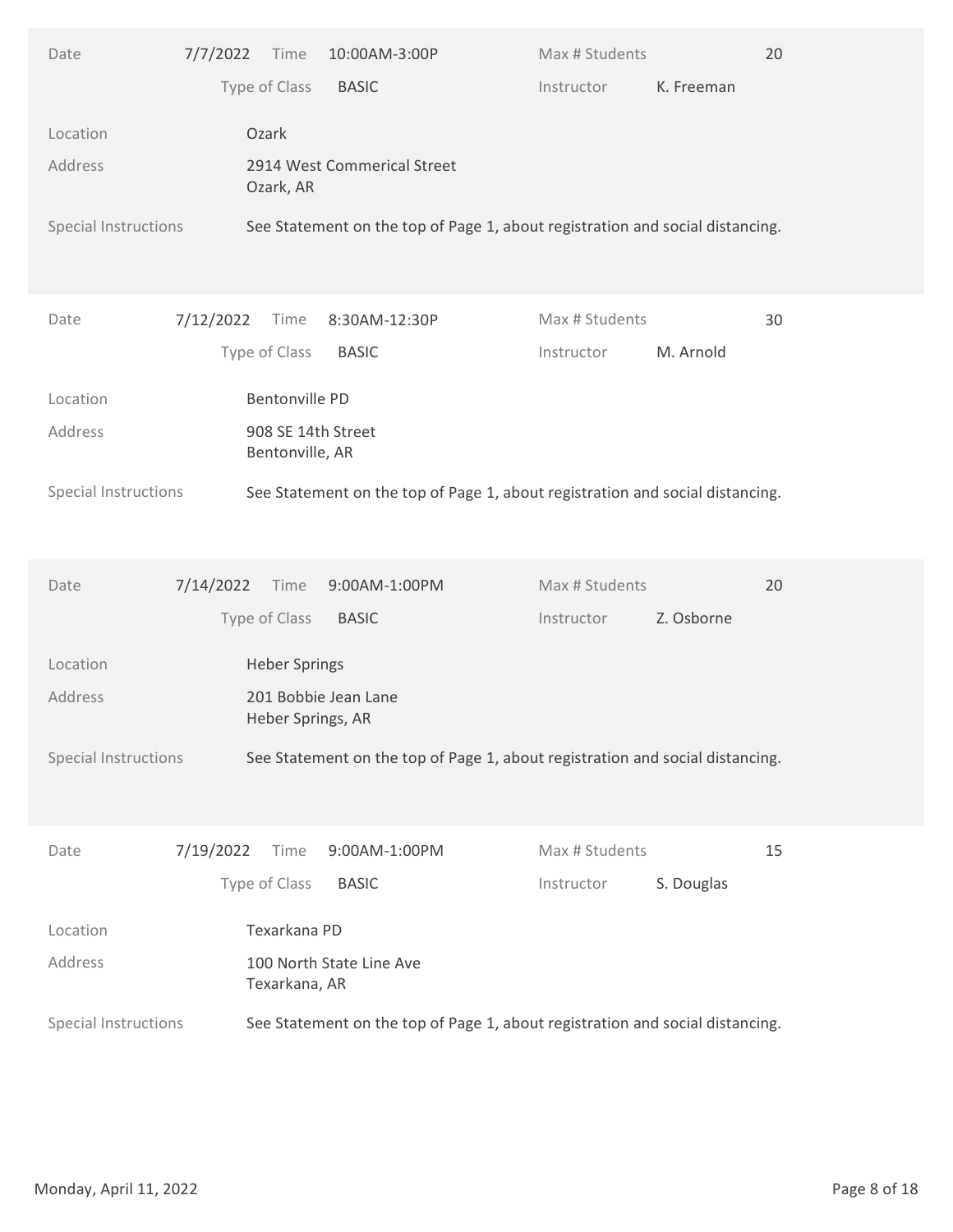| Type of Class<br><b>BASIC</b><br>T. Ward<br>Instructor<br>Hot Springs Police Dept.<br>Location<br>641 Malvern Ave<br>Address<br>Hot Springs, AR<br>Special Instructions<br>See Statement on the top of Page 1, about registration and social distancing.<br>8/4/2022<br>Max # Students<br>Time<br>8:30AM-12:30P<br>30<br>Date<br>Type of Class<br><b>BASIC</b><br>E. Stricklin<br>Instructor<br>Saline Co. SO<br>Location<br>Address<br>322 S. Neeley Street<br>Benton, AR<br>See Statement on the top of Page 1, about registration and social distancing.<br>Special Instructions<br>25<br>8/4/2022<br>9:00AM-1:00PM<br>Max # Students<br>Date<br>Time<br>Type of Class<br>Z. Osborne<br><b>BASIC</b><br>Instructor<br>Location<br>Jacksonville<br>Address<br>1400 Marshall Rd<br>Jacksonville, AR<br>Special Instructions<br>See Statement on the top of Page 1, about registration and social distancing.<br>15<br>8/4/2022<br>10:00AM-3:00P<br>Max # Students<br>Time<br>Date<br>Type of Class<br>K. Freeman<br><b>BASIC</b><br>Instructor<br>Russellville PD<br>Location<br>Address<br>115 West H. Street<br>Russellville, AR<br>See Statement on the top of Page 1, about registration and social distancing.<br>Special Instructions | Date | 7/28/2022 Time | 10:00AM-3:00P | Max # Students | 20 |  |
|----------------------------------------------------------------------------------------------------------------------------------------------------------------------------------------------------------------------------------------------------------------------------------------------------------------------------------------------------------------------------------------------------------------------------------------------------------------------------------------------------------------------------------------------------------------------------------------------------------------------------------------------------------------------------------------------------------------------------------------------------------------------------------------------------------------------------------------------------------------------------------------------------------------------------------------------------------------------------------------------------------------------------------------------------------------------------------------------------------------------------------------------------------------------------------------------------------------------------------------------|------|----------------|---------------|----------------|----|--|
|                                                                                                                                                                                                                                                                                                                                                                                                                                                                                                                                                                                                                                                                                                                                                                                                                                                                                                                                                                                                                                                                                                                                                                                                                                              |      |                |               |                |    |  |
|                                                                                                                                                                                                                                                                                                                                                                                                                                                                                                                                                                                                                                                                                                                                                                                                                                                                                                                                                                                                                                                                                                                                                                                                                                              |      |                |               |                |    |  |
|                                                                                                                                                                                                                                                                                                                                                                                                                                                                                                                                                                                                                                                                                                                                                                                                                                                                                                                                                                                                                                                                                                                                                                                                                                              |      |                |               |                |    |  |
|                                                                                                                                                                                                                                                                                                                                                                                                                                                                                                                                                                                                                                                                                                                                                                                                                                                                                                                                                                                                                                                                                                                                                                                                                                              |      |                |               |                |    |  |
|                                                                                                                                                                                                                                                                                                                                                                                                                                                                                                                                                                                                                                                                                                                                                                                                                                                                                                                                                                                                                                                                                                                                                                                                                                              |      |                |               |                |    |  |
|                                                                                                                                                                                                                                                                                                                                                                                                                                                                                                                                                                                                                                                                                                                                                                                                                                                                                                                                                                                                                                                                                                                                                                                                                                              |      |                |               |                |    |  |
|                                                                                                                                                                                                                                                                                                                                                                                                                                                                                                                                                                                                                                                                                                                                                                                                                                                                                                                                                                                                                                                                                                                                                                                                                                              |      |                |               |                |    |  |
|                                                                                                                                                                                                                                                                                                                                                                                                                                                                                                                                                                                                                                                                                                                                                                                                                                                                                                                                                                                                                                                                                                                                                                                                                                              |      |                |               |                |    |  |
|                                                                                                                                                                                                                                                                                                                                                                                                                                                                                                                                                                                                                                                                                                                                                                                                                                                                                                                                                                                                                                                                                                                                                                                                                                              |      |                |               |                |    |  |
|                                                                                                                                                                                                                                                                                                                                                                                                                                                                                                                                                                                                                                                                                                                                                                                                                                                                                                                                                                                                                                                                                                                                                                                                                                              |      |                |               |                |    |  |
|                                                                                                                                                                                                                                                                                                                                                                                                                                                                                                                                                                                                                                                                                                                                                                                                                                                                                                                                                                                                                                                                                                                                                                                                                                              |      |                |               |                |    |  |
|                                                                                                                                                                                                                                                                                                                                                                                                                                                                                                                                                                                                                                                                                                                                                                                                                                                                                                                                                                                                                                                                                                                                                                                                                                              |      |                |               |                |    |  |
|                                                                                                                                                                                                                                                                                                                                                                                                                                                                                                                                                                                                                                                                                                                                                                                                                                                                                                                                                                                                                                                                                                                                                                                                                                              |      |                |               |                |    |  |
|                                                                                                                                                                                                                                                                                                                                                                                                                                                                                                                                                                                                                                                                                                                                                                                                                                                                                                                                                                                                                                                                                                                                                                                                                                              |      |                |               |                |    |  |
|                                                                                                                                                                                                                                                                                                                                                                                                                                                                                                                                                                                                                                                                                                                                                                                                                                                                                                                                                                                                                                                                                                                                                                                                                                              |      |                |               |                |    |  |
|                                                                                                                                                                                                                                                                                                                                                                                                                                                                                                                                                                                                                                                                                                                                                                                                                                                                                                                                                                                                                                                                                                                                                                                                                                              |      |                |               |                |    |  |
|                                                                                                                                                                                                                                                                                                                                                                                                                                                                                                                                                                                                                                                                                                                                                                                                                                                                                                                                                                                                                                                                                                                                                                                                                                              |      |                |               |                |    |  |
|                                                                                                                                                                                                                                                                                                                                                                                                                                                                                                                                                                                                                                                                                                                                                                                                                                                                                                                                                                                                                                                                                                                                                                                                                                              |      |                |               |                |    |  |
|                                                                                                                                                                                                                                                                                                                                                                                                                                                                                                                                                                                                                                                                                                                                                                                                                                                                                                                                                                                                                                                                                                                                                                                                                                              |      |                |               |                |    |  |
|                                                                                                                                                                                                                                                                                                                                                                                                                                                                                                                                                                                                                                                                                                                                                                                                                                                                                                                                                                                                                                                                                                                                                                                                                                              |      |                |               |                |    |  |
|                                                                                                                                                                                                                                                                                                                                                                                                                                                                                                                                                                                                                                                                                                                                                                                                                                                                                                                                                                                                                                                                                                                                                                                                                                              |      |                |               |                |    |  |
|                                                                                                                                                                                                                                                                                                                                                                                                                                                                                                                                                                                                                                                                                                                                                                                                                                                                                                                                                                                                                                                                                                                                                                                                                                              |      |                |               |                |    |  |
|                                                                                                                                                                                                                                                                                                                                                                                                                                                                                                                                                                                                                                                                                                                                                                                                                                                                                                                                                                                                                                                                                                                                                                                                                                              |      |                |               |                |    |  |
|                                                                                                                                                                                                                                                                                                                                                                                                                                                                                                                                                                                                                                                                                                                                                                                                                                                                                                                                                                                                                                                                                                                                                                                                                                              |      |                |               |                |    |  |
|                                                                                                                                                                                                                                                                                                                                                                                                                                                                                                                                                                                                                                                                                                                                                                                                                                                                                                                                                                                                                                                                                                                                                                                                                                              |      |                |               |                |    |  |
| Page 9 of 18<br>Monday, April 11, 2022                                                                                                                                                                                                                                                                                                                                                                                                                                                                                                                                                                                                                                                                                                                                                                                                                                                                                                                                                                                                                                                                                                                                                                                                       |      |                |               |                |    |  |
|                                                                                                                                                                                                                                                                                                                                                                                                                                                                                                                                                                                                                                                                                                                                                                                                                                                                                                                                                                                                                                                                                                                                                                                                                                              |      |                |               |                |    |  |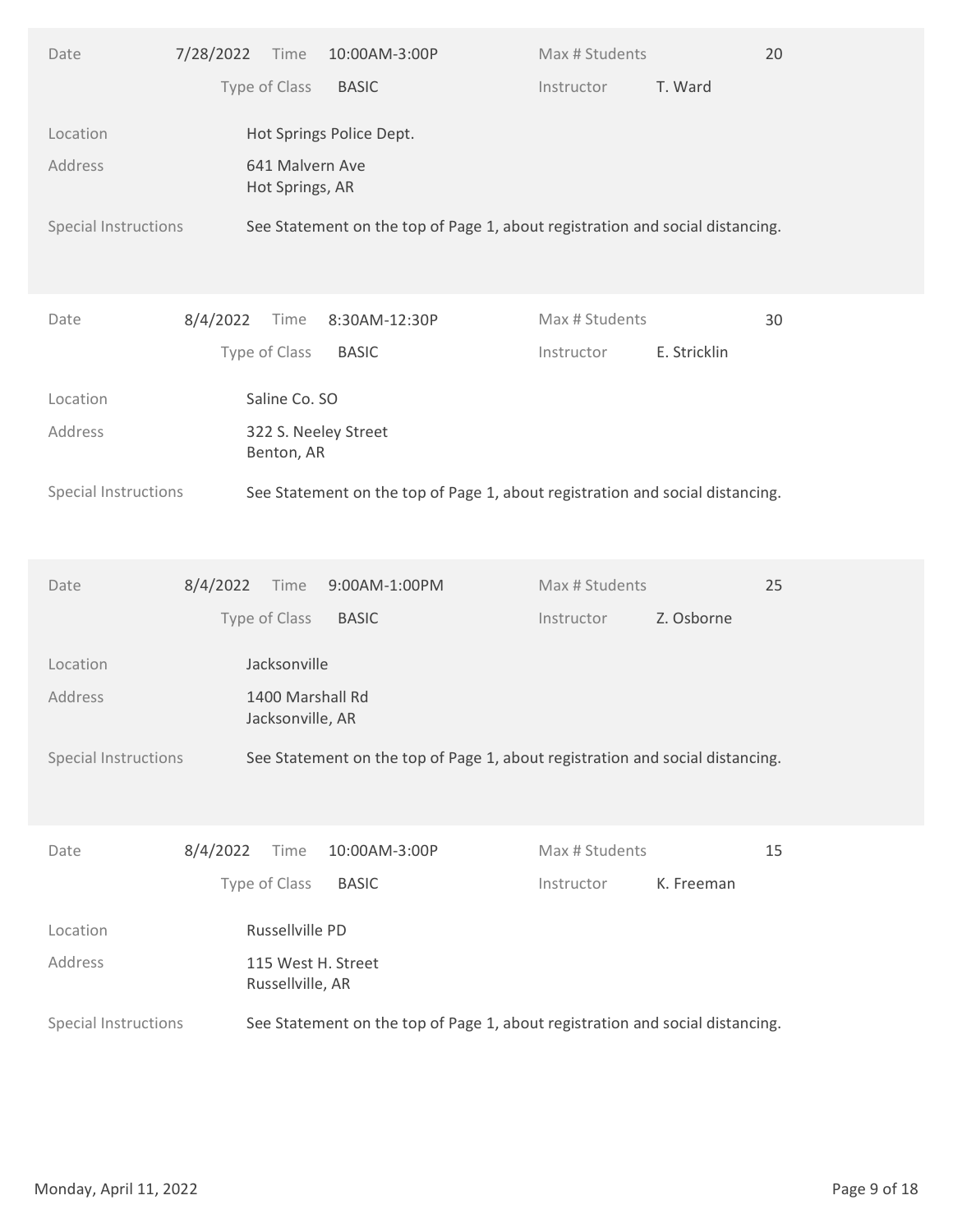| Type of Class<br>S. Cole<br><b>BASIC</b><br>Instructor<br>Jonesboro<br>Location<br>300 S. Church St<br>Address<br>Jonesboro, AR<br>Special Instructions<br>See Statement on the top of Page 1, about registration and social distancing.<br>Max # Students<br>8/9/2022<br>Time<br>8:30AM-12:30P<br>16<br>Date<br>Type of Class<br><b>BASIC</b><br>M. Arnold<br>Instructor<br>Boone Co SO Training Bldg behind main ofc<br>Location<br>Address<br>5800 Law Drive<br>Harrison, AR<br>See Statement on the top of Page 1, about registration and social distancing.<br>Special Instructions<br>15<br>8/16/2022<br>9:00AM-1:00PM<br>Max # Students<br>Date<br>Time<br>Type of Class<br><b>BASIC</b><br>S. Douglas<br>Instructor<br>Magnolia PD<br>Location<br>Address<br>103 Harvey Couch Blvd<br>Magnolia, AR<br>Special Instructions<br>See Statement on the top of Page 1, about registration and social distancing.<br>$10$<br>8/25/2022<br>10:00AM-3:00P<br>Max # Students<br>Time<br>Date<br>Type of Class<br>T. Ward<br><b>BASIC</b><br>Instructor<br>Yell County OEM<br>Location<br>Address<br>309 Atlanta Street<br>Danville, AR<br>Special Instructions<br>See Statement on the top of Page 1, about registration and social distancing.<br>Monday, April 11, 2022<br>Page 10 of 18 | Date | 8/4/2022 | Time | 9:00AM-1:00PM | Max # Students | 15 |  |
|-------------------------------------------------------------------------------------------------------------------------------------------------------------------------------------------------------------------------------------------------------------------------------------------------------------------------------------------------------------------------------------------------------------------------------------------------------------------------------------------------------------------------------------------------------------------------------------------------------------------------------------------------------------------------------------------------------------------------------------------------------------------------------------------------------------------------------------------------------------------------------------------------------------------------------------------------------------------------------------------------------------------------------------------------------------------------------------------------------------------------------------------------------------------------------------------------------------------------------------------------------------------------------------------|------|----------|------|---------------|----------------|----|--|
|                                                                                                                                                                                                                                                                                                                                                                                                                                                                                                                                                                                                                                                                                                                                                                                                                                                                                                                                                                                                                                                                                                                                                                                                                                                                                           |      |          |      |               |                |    |  |
|                                                                                                                                                                                                                                                                                                                                                                                                                                                                                                                                                                                                                                                                                                                                                                                                                                                                                                                                                                                                                                                                                                                                                                                                                                                                                           |      |          |      |               |                |    |  |
|                                                                                                                                                                                                                                                                                                                                                                                                                                                                                                                                                                                                                                                                                                                                                                                                                                                                                                                                                                                                                                                                                                                                                                                                                                                                                           |      |          |      |               |                |    |  |
|                                                                                                                                                                                                                                                                                                                                                                                                                                                                                                                                                                                                                                                                                                                                                                                                                                                                                                                                                                                                                                                                                                                                                                                                                                                                                           |      |          |      |               |                |    |  |
|                                                                                                                                                                                                                                                                                                                                                                                                                                                                                                                                                                                                                                                                                                                                                                                                                                                                                                                                                                                                                                                                                                                                                                                                                                                                                           |      |          |      |               |                |    |  |
|                                                                                                                                                                                                                                                                                                                                                                                                                                                                                                                                                                                                                                                                                                                                                                                                                                                                                                                                                                                                                                                                                                                                                                                                                                                                                           |      |          |      |               |                |    |  |
|                                                                                                                                                                                                                                                                                                                                                                                                                                                                                                                                                                                                                                                                                                                                                                                                                                                                                                                                                                                                                                                                                                                                                                                                                                                                                           |      |          |      |               |                |    |  |
|                                                                                                                                                                                                                                                                                                                                                                                                                                                                                                                                                                                                                                                                                                                                                                                                                                                                                                                                                                                                                                                                                                                                                                                                                                                                                           |      |          |      |               |                |    |  |
|                                                                                                                                                                                                                                                                                                                                                                                                                                                                                                                                                                                                                                                                                                                                                                                                                                                                                                                                                                                                                                                                                                                                                                                                                                                                                           |      |          |      |               |                |    |  |
|                                                                                                                                                                                                                                                                                                                                                                                                                                                                                                                                                                                                                                                                                                                                                                                                                                                                                                                                                                                                                                                                                                                                                                                                                                                                                           |      |          |      |               |                |    |  |
|                                                                                                                                                                                                                                                                                                                                                                                                                                                                                                                                                                                                                                                                                                                                                                                                                                                                                                                                                                                                                                                                                                                                                                                                                                                                                           |      |          |      |               |                |    |  |
|                                                                                                                                                                                                                                                                                                                                                                                                                                                                                                                                                                                                                                                                                                                                                                                                                                                                                                                                                                                                                                                                                                                                                                                                                                                                                           |      |          |      |               |                |    |  |
|                                                                                                                                                                                                                                                                                                                                                                                                                                                                                                                                                                                                                                                                                                                                                                                                                                                                                                                                                                                                                                                                                                                                                                                                                                                                                           |      |          |      |               |                |    |  |
|                                                                                                                                                                                                                                                                                                                                                                                                                                                                                                                                                                                                                                                                                                                                                                                                                                                                                                                                                                                                                                                                                                                                                                                                                                                                                           |      |          |      |               |                |    |  |
|                                                                                                                                                                                                                                                                                                                                                                                                                                                                                                                                                                                                                                                                                                                                                                                                                                                                                                                                                                                                                                                                                                                                                                                                                                                                                           |      |          |      |               |                |    |  |
|                                                                                                                                                                                                                                                                                                                                                                                                                                                                                                                                                                                                                                                                                                                                                                                                                                                                                                                                                                                                                                                                                                                                                                                                                                                                                           |      |          |      |               |                |    |  |
|                                                                                                                                                                                                                                                                                                                                                                                                                                                                                                                                                                                                                                                                                                                                                                                                                                                                                                                                                                                                                                                                                                                                                                                                                                                                                           |      |          |      |               |                |    |  |
|                                                                                                                                                                                                                                                                                                                                                                                                                                                                                                                                                                                                                                                                                                                                                                                                                                                                                                                                                                                                                                                                                                                                                                                                                                                                                           |      |          |      |               |                |    |  |
|                                                                                                                                                                                                                                                                                                                                                                                                                                                                                                                                                                                                                                                                                                                                                                                                                                                                                                                                                                                                                                                                                                                                                                                                                                                                                           |      |          |      |               |                |    |  |
|                                                                                                                                                                                                                                                                                                                                                                                                                                                                                                                                                                                                                                                                                                                                                                                                                                                                                                                                                                                                                                                                                                                                                                                                                                                                                           |      |          |      |               |                |    |  |
|                                                                                                                                                                                                                                                                                                                                                                                                                                                                                                                                                                                                                                                                                                                                                                                                                                                                                                                                                                                                                                                                                                                                                                                                                                                                                           |      |          |      |               |                |    |  |
|                                                                                                                                                                                                                                                                                                                                                                                                                                                                                                                                                                                                                                                                                                                                                                                                                                                                                                                                                                                                                                                                                                                                                                                                                                                                                           |      |          |      |               |                |    |  |
|                                                                                                                                                                                                                                                                                                                                                                                                                                                                                                                                                                                                                                                                                                                                                                                                                                                                                                                                                                                                                                                                                                                                                                                                                                                                                           |      |          |      |               |                |    |  |
|                                                                                                                                                                                                                                                                                                                                                                                                                                                                                                                                                                                                                                                                                                                                                                                                                                                                                                                                                                                                                                                                                                                                                                                                                                                                                           |      |          |      |               |                |    |  |
|                                                                                                                                                                                                                                                                                                                                                                                                                                                                                                                                                                                                                                                                                                                                                                                                                                                                                                                                                                                                                                                                                                                                                                                                                                                                                           |      |          |      |               |                |    |  |
|                                                                                                                                                                                                                                                                                                                                                                                                                                                                                                                                                                                                                                                                                                                                                                                                                                                                                                                                                                                                                                                                                                                                                                                                                                                                                           |      |          |      |               |                |    |  |
|                                                                                                                                                                                                                                                                                                                                                                                                                                                                                                                                                                                                                                                                                                                                                                                                                                                                                                                                                                                                                                                                                                                                                                                                                                                                                           |      |          |      |               |                |    |  |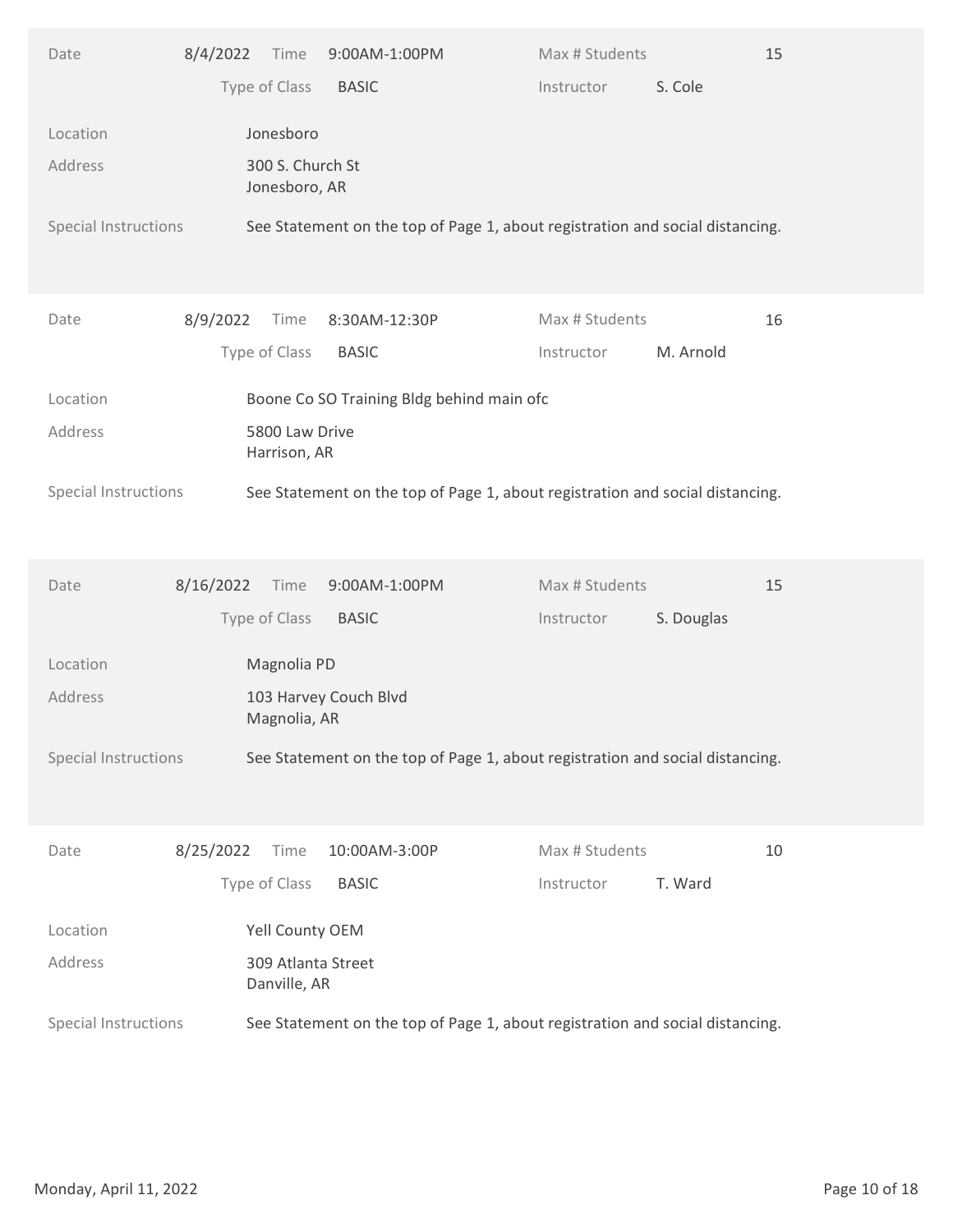| Type of Class<br>E. Stricklin<br><b>BASIC</b><br>Instructor<br>Jefferson County SO<br>Location<br>410 East 2nd Street<br>Address<br>Pine Bluff, AR<br>Special Instructions<br>See Statement on the top of Page 1, about registration and social distancing.<br>9/1/2022<br>Max # Students<br>25<br>Date<br>Time<br>9:00AM-1:00PM<br>Type of Class<br><b>BASIC</b><br>Z. Osborne<br>Instructor<br>Jacksonville<br>Location<br>1400 Marshall Rd<br>Address<br>Jacksonville, AR<br>Special Instructions<br>See Statement on the top of Page 1, about registration and social distancing.<br>15<br>9/1/2022<br>9:00AM-1:00PM<br>Max # Students<br>Time<br>Date<br>Type of Class<br>S. Cole<br><b>BASIC</b><br>Instructor<br>Location<br>Jonesboro<br>Address<br>300 S. Church St<br>Jonesboro, AR<br>Special Instructions<br>See Statement on the top of Page 1, about registration and social distancing.<br>9/1/2022<br>10:AM-3:00PM<br>Max # Students<br>12<br>Time<br>Date<br>Type of Class<br><b>BASIC</b><br>K. Freeman<br>Instructor<br>Morrilton<br>Location<br>Address<br>117 N. Division St.<br>Morrilton, AR<br>See Statement on the top of Page 1, about registration and social distancing.<br>Special Instructions<br>Monday, April 11, 2022<br>Page 11 of 18 | Date | 9/1/2022 | Time | 8:30AM-12:30P | Max # Students | 20 |  |
|-------------------------------------------------------------------------------------------------------------------------------------------------------------------------------------------------------------------------------------------------------------------------------------------------------------------------------------------------------------------------------------------------------------------------------------------------------------------------------------------------------------------------------------------------------------------------------------------------------------------------------------------------------------------------------------------------------------------------------------------------------------------------------------------------------------------------------------------------------------------------------------------------------------------------------------------------------------------------------------------------------------------------------------------------------------------------------------------------------------------------------------------------------------------------------------------------------------------------------------------------------------------------|------|----------|------|---------------|----------------|----|--|
|                                                                                                                                                                                                                                                                                                                                                                                                                                                                                                                                                                                                                                                                                                                                                                                                                                                                                                                                                                                                                                                                                                                                                                                                                                                                         |      |          |      |               |                |    |  |
|                                                                                                                                                                                                                                                                                                                                                                                                                                                                                                                                                                                                                                                                                                                                                                                                                                                                                                                                                                                                                                                                                                                                                                                                                                                                         |      |          |      |               |                |    |  |
|                                                                                                                                                                                                                                                                                                                                                                                                                                                                                                                                                                                                                                                                                                                                                                                                                                                                                                                                                                                                                                                                                                                                                                                                                                                                         |      |          |      |               |                |    |  |
|                                                                                                                                                                                                                                                                                                                                                                                                                                                                                                                                                                                                                                                                                                                                                                                                                                                                                                                                                                                                                                                                                                                                                                                                                                                                         |      |          |      |               |                |    |  |
|                                                                                                                                                                                                                                                                                                                                                                                                                                                                                                                                                                                                                                                                                                                                                                                                                                                                                                                                                                                                                                                                                                                                                                                                                                                                         |      |          |      |               |                |    |  |
|                                                                                                                                                                                                                                                                                                                                                                                                                                                                                                                                                                                                                                                                                                                                                                                                                                                                                                                                                                                                                                                                                                                                                                                                                                                                         |      |          |      |               |                |    |  |
|                                                                                                                                                                                                                                                                                                                                                                                                                                                                                                                                                                                                                                                                                                                                                                                                                                                                                                                                                                                                                                                                                                                                                                                                                                                                         |      |          |      |               |                |    |  |
|                                                                                                                                                                                                                                                                                                                                                                                                                                                                                                                                                                                                                                                                                                                                                                                                                                                                                                                                                                                                                                                                                                                                                                                                                                                                         |      |          |      |               |                |    |  |
|                                                                                                                                                                                                                                                                                                                                                                                                                                                                                                                                                                                                                                                                                                                                                                                                                                                                                                                                                                                                                                                                                                                                                                                                                                                                         |      |          |      |               |                |    |  |
|                                                                                                                                                                                                                                                                                                                                                                                                                                                                                                                                                                                                                                                                                                                                                                                                                                                                                                                                                                                                                                                                                                                                                                                                                                                                         |      |          |      |               |                |    |  |
|                                                                                                                                                                                                                                                                                                                                                                                                                                                                                                                                                                                                                                                                                                                                                                                                                                                                                                                                                                                                                                                                                                                                                                                                                                                                         |      |          |      |               |                |    |  |
|                                                                                                                                                                                                                                                                                                                                                                                                                                                                                                                                                                                                                                                                                                                                                                                                                                                                                                                                                                                                                                                                                                                                                                                                                                                                         |      |          |      |               |                |    |  |
|                                                                                                                                                                                                                                                                                                                                                                                                                                                                                                                                                                                                                                                                                                                                                                                                                                                                                                                                                                                                                                                                                                                                                                                                                                                                         |      |          |      |               |                |    |  |
|                                                                                                                                                                                                                                                                                                                                                                                                                                                                                                                                                                                                                                                                                                                                                                                                                                                                                                                                                                                                                                                                                                                                                                                                                                                                         |      |          |      |               |                |    |  |
|                                                                                                                                                                                                                                                                                                                                                                                                                                                                                                                                                                                                                                                                                                                                                                                                                                                                                                                                                                                                                                                                                                                                                                                                                                                                         |      |          |      |               |                |    |  |
|                                                                                                                                                                                                                                                                                                                                                                                                                                                                                                                                                                                                                                                                                                                                                                                                                                                                                                                                                                                                                                                                                                                                                                                                                                                                         |      |          |      |               |                |    |  |
|                                                                                                                                                                                                                                                                                                                                                                                                                                                                                                                                                                                                                                                                                                                                                                                                                                                                                                                                                                                                                                                                                                                                                                                                                                                                         |      |          |      |               |                |    |  |
|                                                                                                                                                                                                                                                                                                                                                                                                                                                                                                                                                                                                                                                                                                                                                                                                                                                                                                                                                                                                                                                                                                                                                                                                                                                                         |      |          |      |               |                |    |  |
|                                                                                                                                                                                                                                                                                                                                                                                                                                                                                                                                                                                                                                                                                                                                                                                                                                                                                                                                                                                                                                                                                                                                                                                                                                                                         |      |          |      |               |                |    |  |
|                                                                                                                                                                                                                                                                                                                                                                                                                                                                                                                                                                                                                                                                                                                                                                                                                                                                                                                                                                                                                                                                                                                                                                                                                                                                         |      |          |      |               |                |    |  |
|                                                                                                                                                                                                                                                                                                                                                                                                                                                                                                                                                                                                                                                                                                                                                                                                                                                                                                                                                                                                                                                                                                                                                                                                                                                                         |      |          |      |               |                |    |  |
|                                                                                                                                                                                                                                                                                                                                                                                                                                                                                                                                                                                                                                                                                                                                                                                                                                                                                                                                                                                                                                                                                                                                                                                                                                                                         |      |          |      |               |                |    |  |
|                                                                                                                                                                                                                                                                                                                                                                                                                                                                                                                                                                                                                                                                                                                                                                                                                                                                                                                                                                                                                                                                                                                                                                                                                                                                         |      |          |      |               |                |    |  |
|                                                                                                                                                                                                                                                                                                                                                                                                                                                                                                                                                                                                                                                                                                                                                                                                                                                                                                                                                                                                                                                                                                                                                                                                                                                                         |      |          |      |               |                |    |  |
|                                                                                                                                                                                                                                                                                                                                                                                                                                                                                                                                                                                                                                                                                                                                                                                                                                                                                                                                                                                                                                                                                                                                                                                                                                                                         |      |          |      |               |                |    |  |
|                                                                                                                                                                                                                                                                                                                                                                                                                                                                                                                                                                                                                                                                                                                                                                                                                                                                                                                                                                                                                                                                                                                                                                                                                                                                         |      |          |      |               |                |    |  |
|                                                                                                                                                                                                                                                                                                                                                                                                                                                                                                                                                                                                                                                                                                                                                                                                                                                                                                                                                                                                                                                                                                                                                                                                                                                                         |      |          |      |               |                |    |  |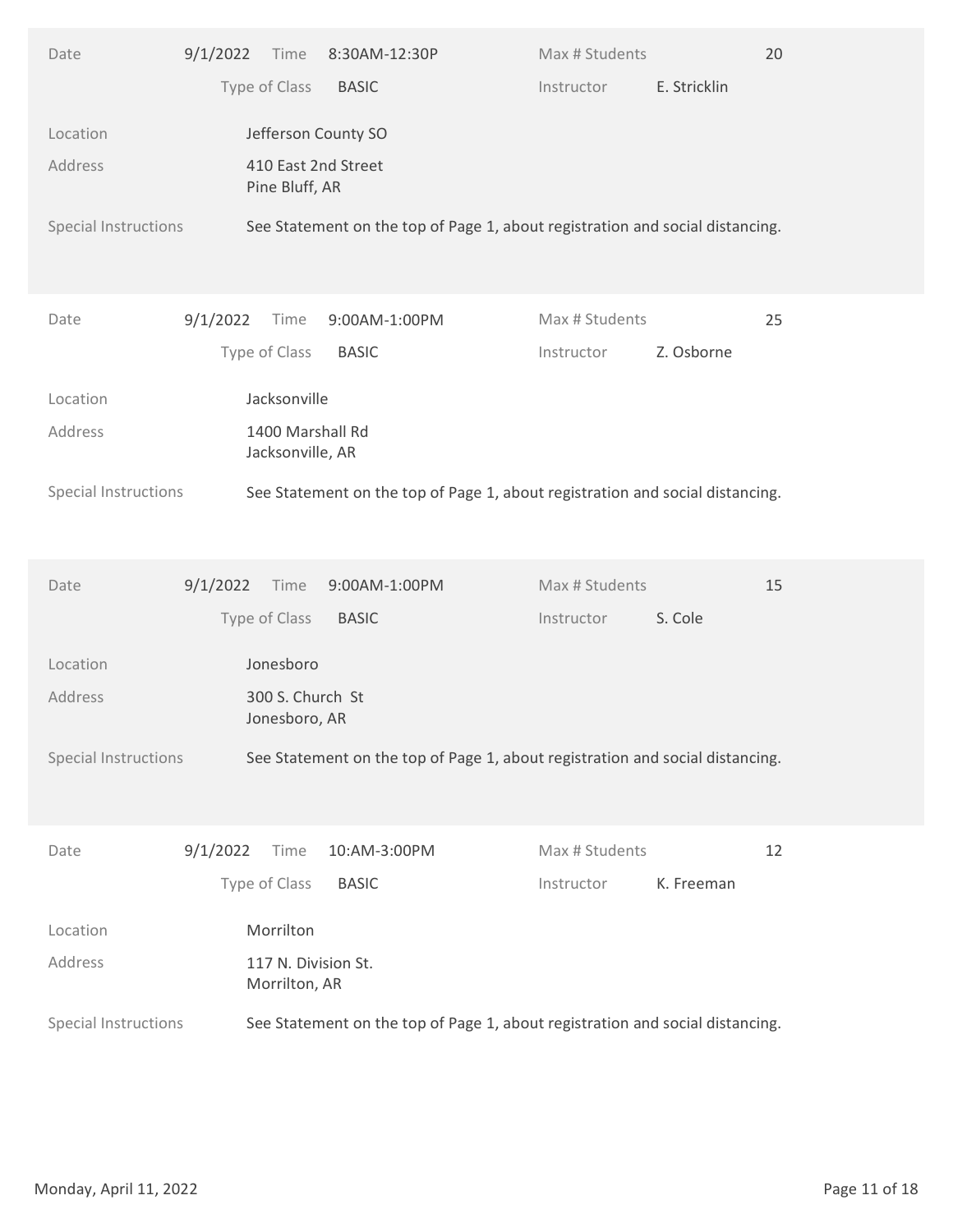| Type of Class<br><b>BASIC</b><br>R. Ratterree<br>Instructor<br>Location<br><b>Star City Civic Center</b><br>Address<br>201 Liberty Street<br>Star City, AR<br>Special Instructions<br>See Statement on the top of Page 1, about registration and social distancing.<br>9/8/2022<br>Max # Students<br>12<br>Date<br>Time<br>10:00AM-3:00P<br>Type of Class<br><b>BASIC</b><br>T. Ward<br>Instructor<br>Garland Co. SO<br>Location<br>Address<br>525 Ouachita Ave<br>Hot Springs, AR<br>Special Instructions<br>See Statement on the top of Page 1, about registration and social distancing.<br>Max # Students<br>15<br>9/13/2022<br>9:00AM-1:00PM<br>Date<br>Time<br>Type of Class<br><b>BASIC</b><br>S. Douglas<br>Instructor<br>Location<br>Camden PD<br>Address<br>#1 Police Drive<br>Camden, AR<br>Special Instructions<br>See Statement on the top of Page 1, about registration and social distancing.<br>9/13/2022<br>Max # Students<br>30<br>Time<br>8:30AM-12:30P<br>Date<br>Type of Class<br><b>BASIC</b><br>M. Arnold<br>Instructor<br><b>Bentonville PD</b><br>Location<br>Address<br>908 SE 14th Street<br>Bentonville, AR<br>See Statement on the top of Page 1, about registration and social distancing.<br>Special Instructions<br>Monday, April 11, 2022<br>Page 12 of 18 | Date | 9/7/2022 | Time | 9:00AM-1:00PM | Max # Students | 25 |  |
|---------------------------------------------------------------------------------------------------------------------------------------------------------------------------------------------------------------------------------------------------------------------------------------------------------------------------------------------------------------------------------------------------------------------------------------------------------------------------------------------------------------------------------------------------------------------------------------------------------------------------------------------------------------------------------------------------------------------------------------------------------------------------------------------------------------------------------------------------------------------------------------------------------------------------------------------------------------------------------------------------------------------------------------------------------------------------------------------------------------------------------------------------------------------------------------------------------------------------------------------------------------------------------------------|------|----------|------|---------------|----------------|----|--|
|                                                                                                                                                                                                                                                                                                                                                                                                                                                                                                                                                                                                                                                                                                                                                                                                                                                                                                                                                                                                                                                                                                                                                                                                                                                                                             |      |          |      |               |                |    |  |
|                                                                                                                                                                                                                                                                                                                                                                                                                                                                                                                                                                                                                                                                                                                                                                                                                                                                                                                                                                                                                                                                                                                                                                                                                                                                                             |      |          |      |               |                |    |  |
|                                                                                                                                                                                                                                                                                                                                                                                                                                                                                                                                                                                                                                                                                                                                                                                                                                                                                                                                                                                                                                                                                                                                                                                                                                                                                             |      |          |      |               |                |    |  |
|                                                                                                                                                                                                                                                                                                                                                                                                                                                                                                                                                                                                                                                                                                                                                                                                                                                                                                                                                                                                                                                                                                                                                                                                                                                                                             |      |          |      |               |                |    |  |
|                                                                                                                                                                                                                                                                                                                                                                                                                                                                                                                                                                                                                                                                                                                                                                                                                                                                                                                                                                                                                                                                                                                                                                                                                                                                                             |      |          |      |               |                |    |  |
|                                                                                                                                                                                                                                                                                                                                                                                                                                                                                                                                                                                                                                                                                                                                                                                                                                                                                                                                                                                                                                                                                                                                                                                                                                                                                             |      |          |      |               |                |    |  |
|                                                                                                                                                                                                                                                                                                                                                                                                                                                                                                                                                                                                                                                                                                                                                                                                                                                                                                                                                                                                                                                                                                                                                                                                                                                                                             |      |          |      |               |                |    |  |
|                                                                                                                                                                                                                                                                                                                                                                                                                                                                                                                                                                                                                                                                                                                                                                                                                                                                                                                                                                                                                                                                                                                                                                                                                                                                                             |      |          |      |               |                |    |  |
|                                                                                                                                                                                                                                                                                                                                                                                                                                                                                                                                                                                                                                                                                                                                                                                                                                                                                                                                                                                                                                                                                                                                                                                                                                                                                             |      |          |      |               |                |    |  |
|                                                                                                                                                                                                                                                                                                                                                                                                                                                                                                                                                                                                                                                                                                                                                                                                                                                                                                                                                                                                                                                                                                                                                                                                                                                                                             |      |          |      |               |                |    |  |
|                                                                                                                                                                                                                                                                                                                                                                                                                                                                                                                                                                                                                                                                                                                                                                                                                                                                                                                                                                                                                                                                                                                                                                                                                                                                                             |      |          |      |               |                |    |  |
|                                                                                                                                                                                                                                                                                                                                                                                                                                                                                                                                                                                                                                                                                                                                                                                                                                                                                                                                                                                                                                                                                                                                                                                                                                                                                             |      |          |      |               |                |    |  |
|                                                                                                                                                                                                                                                                                                                                                                                                                                                                                                                                                                                                                                                                                                                                                                                                                                                                                                                                                                                                                                                                                                                                                                                                                                                                                             |      |          |      |               |                |    |  |
|                                                                                                                                                                                                                                                                                                                                                                                                                                                                                                                                                                                                                                                                                                                                                                                                                                                                                                                                                                                                                                                                                                                                                                                                                                                                                             |      |          |      |               |                |    |  |
|                                                                                                                                                                                                                                                                                                                                                                                                                                                                                                                                                                                                                                                                                                                                                                                                                                                                                                                                                                                                                                                                                                                                                                                                                                                                                             |      |          |      |               |                |    |  |
|                                                                                                                                                                                                                                                                                                                                                                                                                                                                                                                                                                                                                                                                                                                                                                                                                                                                                                                                                                                                                                                                                                                                                                                                                                                                                             |      |          |      |               |                |    |  |
|                                                                                                                                                                                                                                                                                                                                                                                                                                                                                                                                                                                                                                                                                                                                                                                                                                                                                                                                                                                                                                                                                                                                                                                                                                                                                             |      |          |      |               |                |    |  |
|                                                                                                                                                                                                                                                                                                                                                                                                                                                                                                                                                                                                                                                                                                                                                                                                                                                                                                                                                                                                                                                                                                                                                                                                                                                                                             |      |          |      |               |                |    |  |
|                                                                                                                                                                                                                                                                                                                                                                                                                                                                                                                                                                                                                                                                                                                                                                                                                                                                                                                                                                                                                                                                                                                                                                                                                                                                                             |      |          |      |               |                |    |  |
|                                                                                                                                                                                                                                                                                                                                                                                                                                                                                                                                                                                                                                                                                                                                                                                                                                                                                                                                                                                                                                                                                                                                                                                                                                                                                             |      |          |      |               |                |    |  |
|                                                                                                                                                                                                                                                                                                                                                                                                                                                                                                                                                                                                                                                                                                                                                                                                                                                                                                                                                                                                                                                                                                                                                                                                                                                                                             |      |          |      |               |                |    |  |
|                                                                                                                                                                                                                                                                                                                                                                                                                                                                                                                                                                                                                                                                                                                                                                                                                                                                                                                                                                                                                                                                                                                                                                                                                                                                                             |      |          |      |               |                |    |  |
|                                                                                                                                                                                                                                                                                                                                                                                                                                                                                                                                                                                                                                                                                                                                                                                                                                                                                                                                                                                                                                                                                                                                                                                                                                                                                             |      |          |      |               |                |    |  |
|                                                                                                                                                                                                                                                                                                                                                                                                                                                                                                                                                                                                                                                                                                                                                                                                                                                                                                                                                                                                                                                                                                                                                                                                                                                                                             |      |          |      |               |                |    |  |
|                                                                                                                                                                                                                                                                                                                                                                                                                                                                                                                                                                                                                                                                                                                                                                                                                                                                                                                                                                                                                                                                                                                                                                                                                                                                                             |      |          |      |               |                |    |  |
|                                                                                                                                                                                                                                                                                                                                                                                                                                                                                                                                                                                                                                                                                                                                                                                                                                                                                                                                                                                                                                                                                                                                                                                                                                                                                             |      |          |      |               |                |    |  |
|                                                                                                                                                                                                                                                                                                                                                                                                                                                                                                                                                                                                                                                                                                                                                                                                                                                                                                                                                                                                                                                                                                                                                                                                                                                                                             |      |          |      |               |                |    |  |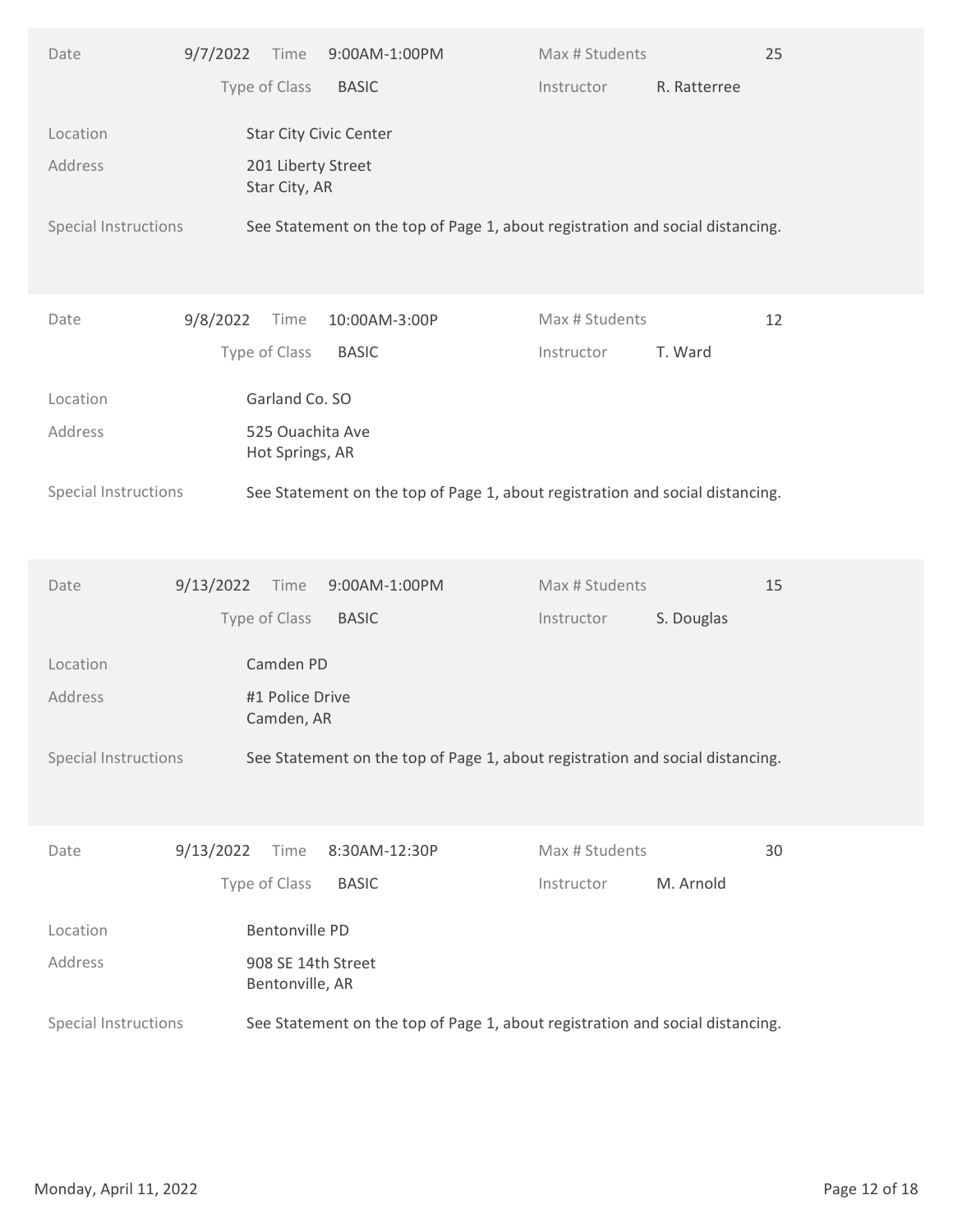| Type of Class<br><b>BASIC</b><br>M. Arnold<br>Instructor<br>Boone CO SO Training Bldg behind main ofc<br>Location<br>Address<br>5800 Law Drive<br>Harrison, AR<br>Special Instructions<br>See Statement on the top of Page 1, about registration and social distancing.<br>10/13/2022<br>Max # Students<br>15<br>Time<br>8:30AM-12:30P<br>Date<br>Type of Class<br><b>BASIC</b><br>E. Stricklin<br>Instructor<br>Lonoke County SO<br>Location<br>Lonoke, AR<br>Address<br>See Statement on the top of Page 1, about registration and social distancing.<br>Special Instructions<br>25<br>10/13/2022<br>9:00Am-1:00PM<br>Max # Students<br>Date<br>Time<br>Type of Class<br>Z. Osborne<br><b>BASIC</b><br>Instructor<br>Location<br>Jacksonville<br>Address<br>1400 Marshall Rd.<br>Jacksonville, AR<br>Special Instructions<br>See Statement on the top of Page 1, about registration and social distancing.<br>10/13/2022<br>Max # Students<br>15<br>Time<br>9:00AM-1:00PM<br>Date<br>Type of Class<br>S. Cole<br><b>BASIC</b><br>Instructor<br>Jonesboro<br>Location<br>Address<br>300 S. Church St.<br>Jonesboro, AR<br>Special Instructions<br>See Statement on the top of Page 1, about registration and social distancing.<br>Monday, April 11, 2022<br>Page 13 of 18 | 10/1/2022<br>Date | Time<br>8:30AM-12:30P | Max # Students<br>16 |  |
|-----------------------------------------------------------------------------------------------------------------------------------------------------------------------------------------------------------------------------------------------------------------------------------------------------------------------------------------------------------------------------------------------------------------------------------------------------------------------------------------------------------------------------------------------------------------------------------------------------------------------------------------------------------------------------------------------------------------------------------------------------------------------------------------------------------------------------------------------------------------------------------------------------------------------------------------------------------------------------------------------------------------------------------------------------------------------------------------------------------------------------------------------------------------------------------------------------------------------------------------------------------------------------|-------------------|-----------------------|----------------------|--|
|                                                                                                                                                                                                                                                                                                                                                                                                                                                                                                                                                                                                                                                                                                                                                                                                                                                                                                                                                                                                                                                                                                                                                                                                                                                                             |                   |                       |                      |  |
|                                                                                                                                                                                                                                                                                                                                                                                                                                                                                                                                                                                                                                                                                                                                                                                                                                                                                                                                                                                                                                                                                                                                                                                                                                                                             |                   |                       |                      |  |
|                                                                                                                                                                                                                                                                                                                                                                                                                                                                                                                                                                                                                                                                                                                                                                                                                                                                                                                                                                                                                                                                                                                                                                                                                                                                             |                   |                       |                      |  |
|                                                                                                                                                                                                                                                                                                                                                                                                                                                                                                                                                                                                                                                                                                                                                                                                                                                                                                                                                                                                                                                                                                                                                                                                                                                                             |                   |                       |                      |  |
|                                                                                                                                                                                                                                                                                                                                                                                                                                                                                                                                                                                                                                                                                                                                                                                                                                                                                                                                                                                                                                                                                                                                                                                                                                                                             |                   |                       |                      |  |
|                                                                                                                                                                                                                                                                                                                                                                                                                                                                                                                                                                                                                                                                                                                                                                                                                                                                                                                                                                                                                                                                                                                                                                                                                                                                             |                   |                       |                      |  |
|                                                                                                                                                                                                                                                                                                                                                                                                                                                                                                                                                                                                                                                                                                                                                                                                                                                                                                                                                                                                                                                                                                                                                                                                                                                                             |                   |                       |                      |  |
|                                                                                                                                                                                                                                                                                                                                                                                                                                                                                                                                                                                                                                                                                                                                                                                                                                                                                                                                                                                                                                                                                                                                                                                                                                                                             |                   |                       |                      |  |
|                                                                                                                                                                                                                                                                                                                                                                                                                                                                                                                                                                                                                                                                                                                                                                                                                                                                                                                                                                                                                                                                                                                                                                                                                                                                             |                   |                       |                      |  |
|                                                                                                                                                                                                                                                                                                                                                                                                                                                                                                                                                                                                                                                                                                                                                                                                                                                                                                                                                                                                                                                                                                                                                                                                                                                                             |                   |                       |                      |  |
|                                                                                                                                                                                                                                                                                                                                                                                                                                                                                                                                                                                                                                                                                                                                                                                                                                                                                                                                                                                                                                                                                                                                                                                                                                                                             |                   |                       |                      |  |
|                                                                                                                                                                                                                                                                                                                                                                                                                                                                                                                                                                                                                                                                                                                                                                                                                                                                                                                                                                                                                                                                                                                                                                                                                                                                             |                   |                       |                      |  |
|                                                                                                                                                                                                                                                                                                                                                                                                                                                                                                                                                                                                                                                                                                                                                                                                                                                                                                                                                                                                                                                                                                                                                                                                                                                                             |                   |                       |                      |  |
|                                                                                                                                                                                                                                                                                                                                                                                                                                                                                                                                                                                                                                                                                                                                                                                                                                                                                                                                                                                                                                                                                                                                                                                                                                                                             |                   |                       |                      |  |
|                                                                                                                                                                                                                                                                                                                                                                                                                                                                                                                                                                                                                                                                                                                                                                                                                                                                                                                                                                                                                                                                                                                                                                                                                                                                             |                   |                       |                      |  |
|                                                                                                                                                                                                                                                                                                                                                                                                                                                                                                                                                                                                                                                                                                                                                                                                                                                                                                                                                                                                                                                                                                                                                                                                                                                                             |                   |                       |                      |  |
|                                                                                                                                                                                                                                                                                                                                                                                                                                                                                                                                                                                                                                                                                                                                                                                                                                                                                                                                                                                                                                                                                                                                                                                                                                                                             |                   |                       |                      |  |
|                                                                                                                                                                                                                                                                                                                                                                                                                                                                                                                                                                                                                                                                                                                                                                                                                                                                                                                                                                                                                                                                                                                                                                                                                                                                             |                   |                       |                      |  |
|                                                                                                                                                                                                                                                                                                                                                                                                                                                                                                                                                                                                                                                                                                                                                                                                                                                                                                                                                                                                                                                                                                                                                                                                                                                                             |                   |                       |                      |  |
|                                                                                                                                                                                                                                                                                                                                                                                                                                                                                                                                                                                                                                                                                                                                                                                                                                                                                                                                                                                                                                                                                                                                                                                                                                                                             |                   |                       |                      |  |
|                                                                                                                                                                                                                                                                                                                                                                                                                                                                                                                                                                                                                                                                                                                                                                                                                                                                                                                                                                                                                                                                                                                                                                                                                                                                             |                   |                       |                      |  |
|                                                                                                                                                                                                                                                                                                                                                                                                                                                                                                                                                                                                                                                                                                                                                                                                                                                                                                                                                                                                                                                                                                                                                                                                                                                                             |                   |                       |                      |  |
|                                                                                                                                                                                                                                                                                                                                                                                                                                                                                                                                                                                                                                                                                                                                                                                                                                                                                                                                                                                                                                                                                                                                                                                                                                                                             |                   |                       |                      |  |
|                                                                                                                                                                                                                                                                                                                                                                                                                                                                                                                                                                                                                                                                                                                                                                                                                                                                                                                                                                                                                                                                                                                                                                                                                                                                             |                   |                       |                      |  |
|                                                                                                                                                                                                                                                                                                                                                                                                                                                                                                                                                                                                                                                                                                                                                                                                                                                                                                                                                                                                                                                                                                                                                                                                                                                                             |                   |                       |                      |  |
|                                                                                                                                                                                                                                                                                                                                                                                                                                                                                                                                                                                                                                                                                                                                                                                                                                                                                                                                                                                                                                                                                                                                                                                                                                                                             |                   |                       |                      |  |
|                                                                                                                                                                                                                                                                                                                                                                                                                                                                                                                                                                                                                                                                                                                                                                                                                                                                                                                                                                                                                                                                                                                                                                                                                                                                             |                   |                       |                      |  |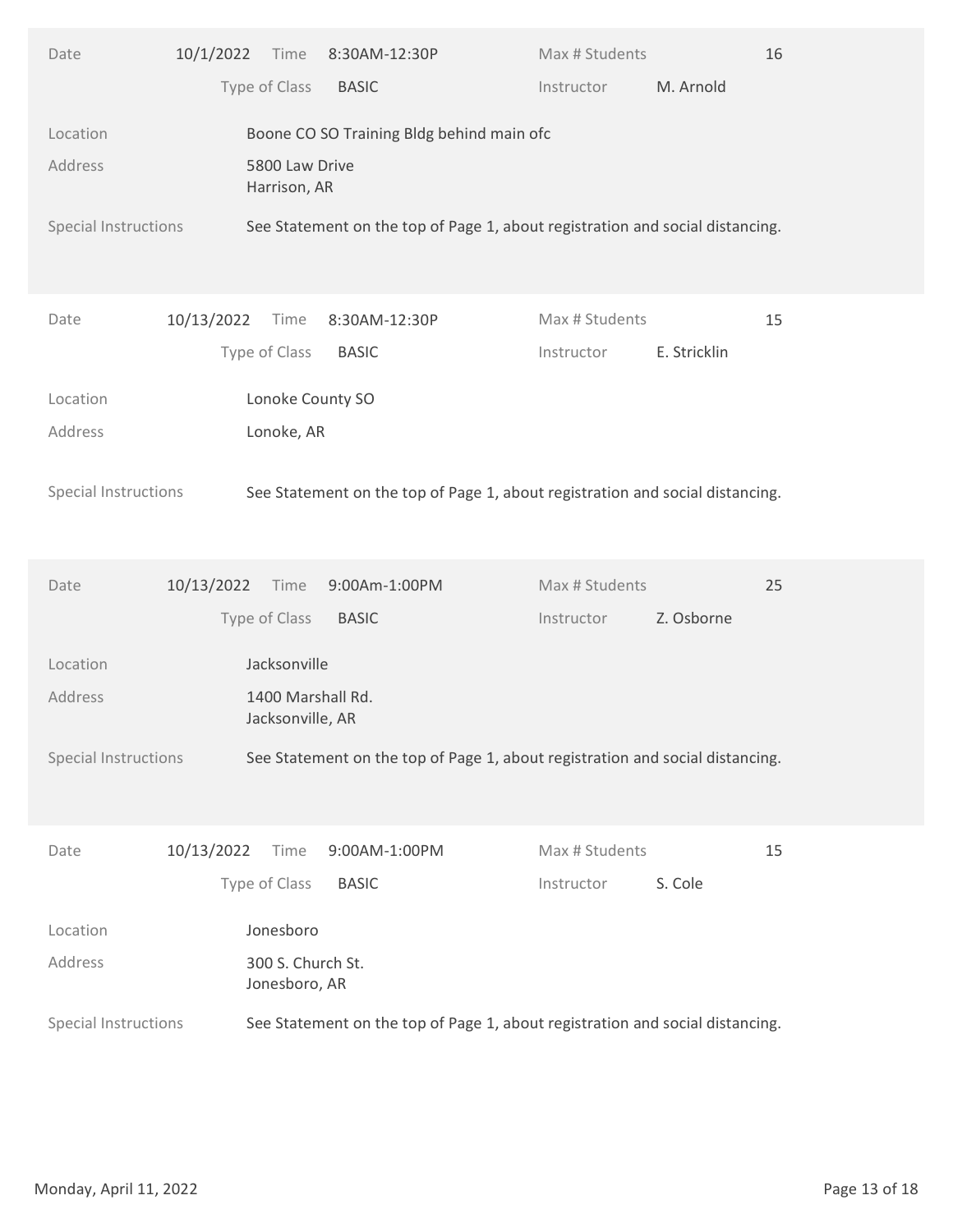| Type of Class<br><b>BASIC</b><br>T. Ward<br>Instructor<br>Dardanelle Police Dept.<br>Location<br>Address<br>2005 State Hwy 22 W<br>Dardanelle, AR<br>Special Instructions<br>See Statement on the top of Page 1, about registration and social distancing.<br>10/18/2022<br>Max # Students<br>15<br>Time<br>9:00Am-1:00PM<br>Date<br>Type of Class<br><b>BASIC</b><br>Instructor<br>S. Douglas<br>Texarkana PD<br>Location<br>Address<br>100 North State Line<br>Texarkana, AR<br>See Statement on the top of Page 1, about registration and social distancing.<br>Special Instructions<br>25<br>10/26/2022<br>9:00AM-1:00PM<br>Max # Students<br>Date<br>Time<br>Type of Class<br><b>BASIC</b><br>R. Ratterree<br>Instructor<br>Location<br>Star City Civic Center<br>Address<br>201 Liberty Street<br>Star City, AR<br>Special Instructions<br>See Statement on the top of Page 1, about registration and social distancing.<br>11/3/2022<br>Max # Students<br>30<br>Time<br>8:30AM-12:30P<br>Date<br>Type of Class<br>E. Stricklin<br><b>BASIC</b><br>Instructor<br>Saline County Sheriff's Ofc<br>Location<br>Address<br>322 S. Neeley Street<br>Benton, AR<br>Special Instructions<br>See Statement on the top of Page 1, about registration and social distancing.<br>Monday, April 11, 2022<br>Page 14 of 18 | 10/13/2022<br>Date | 10:00AM-3:00P<br>Time | Max # Students<br>10 |  |
|---------------------------------------------------------------------------------------------------------------------------------------------------------------------------------------------------------------------------------------------------------------------------------------------------------------------------------------------------------------------------------------------------------------------------------------------------------------------------------------------------------------------------------------------------------------------------------------------------------------------------------------------------------------------------------------------------------------------------------------------------------------------------------------------------------------------------------------------------------------------------------------------------------------------------------------------------------------------------------------------------------------------------------------------------------------------------------------------------------------------------------------------------------------------------------------------------------------------------------------------------------------------------------------------------------------------|--------------------|-----------------------|----------------------|--|
|                                                                                                                                                                                                                                                                                                                                                                                                                                                                                                                                                                                                                                                                                                                                                                                                                                                                                                                                                                                                                                                                                                                                                                                                                                                                                                                     |                    |                       |                      |  |
|                                                                                                                                                                                                                                                                                                                                                                                                                                                                                                                                                                                                                                                                                                                                                                                                                                                                                                                                                                                                                                                                                                                                                                                                                                                                                                                     |                    |                       |                      |  |
|                                                                                                                                                                                                                                                                                                                                                                                                                                                                                                                                                                                                                                                                                                                                                                                                                                                                                                                                                                                                                                                                                                                                                                                                                                                                                                                     |                    |                       |                      |  |
|                                                                                                                                                                                                                                                                                                                                                                                                                                                                                                                                                                                                                                                                                                                                                                                                                                                                                                                                                                                                                                                                                                                                                                                                                                                                                                                     |                    |                       |                      |  |
|                                                                                                                                                                                                                                                                                                                                                                                                                                                                                                                                                                                                                                                                                                                                                                                                                                                                                                                                                                                                                                                                                                                                                                                                                                                                                                                     |                    |                       |                      |  |
|                                                                                                                                                                                                                                                                                                                                                                                                                                                                                                                                                                                                                                                                                                                                                                                                                                                                                                                                                                                                                                                                                                                                                                                                                                                                                                                     |                    |                       |                      |  |
|                                                                                                                                                                                                                                                                                                                                                                                                                                                                                                                                                                                                                                                                                                                                                                                                                                                                                                                                                                                                                                                                                                                                                                                                                                                                                                                     |                    |                       |                      |  |
|                                                                                                                                                                                                                                                                                                                                                                                                                                                                                                                                                                                                                                                                                                                                                                                                                                                                                                                                                                                                                                                                                                                                                                                                                                                                                                                     |                    |                       |                      |  |
|                                                                                                                                                                                                                                                                                                                                                                                                                                                                                                                                                                                                                                                                                                                                                                                                                                                                                                                                                                                                                                                                                                                                                                                                                                                                                                                     |                    |                       |                      |  |
|                                                                                                                                                                                                                                                                                                                                                                                                                                                                                                                                                                                                                                                                                                                                                                                                                                                                                                                                                                                                                                                                                                                                                                                                                                                                                                                     |                    |                       |                      |  |
|                                                                                                                                                                                                                                                                                                                                                                                                                                                                                                                                                                                                                                                                                                                                                                                                                                                                                                                                                                                                                                                                                                                                                                                                                                                                                                                     |                    |                       |                      |  |
|                                                                                                                                                                                                                                                                                                                                                                                                                                                                                                                                                                                                                                                                                                                                                                                                                                                                                                                                                                                                                                                                                                                                                                                                                                                                                                                     |                    |                       |                      |  |
|                                                                                                                                                                                                                                                                                                                                                                                                                                                                                                                                                                                                                                                                                                                                                                                                                                                                                                                                                                                                                                                                                                                                                                                                                                                                                                                     |                    |                       |                      |  |
|                                                                                                                                                                                                                                                                                                                                                                                                                                                                                                                                                                                                                                                                                                                                                                                                                                                                                                                                                                                                                                                                                                                                                                                                                                                                                                                     |                    |                       |                      |  |
|                                                                                                                                                                                                                                                                                                                                                                                                                                                                                                                                                                                                                                                                                                                                                                                                                                                                                                                                                                                                                                                                                                                                                                                                                                                                                                                     |                    |                       |                      |  |
|                                                                                                                                                                                                                                                                                                                                                                                                                                                                                                                                                                                                                                                                                                                                                                                                                                                                                                                                                                                                                                                                                                                                                                                                                                                                                                                     |                    |                       |                      |  |
|                                                                                                                                                                                                                                                                                                                                                                                                                                                                                                                                                                                                                                                                                                                                                                                                                                                                                                                                                                                                                                                                                                                                                                                                                                                                                                                     |                    |                       |                      |  |
|                                                                                                                                                                                                                                                                                                                                                                                                                                                                                                                                                                                                                                                                                                                                                                                                                                                                                                                                                                                                                                                                                                                                                                                                                                                                                                                     |                    |                       |                      |  |
|                                                                                                                                                                                                                                                                                                                                                                                                                                                                                                                                                                                                                                                                                                                                                                                                                                                                                                                                                                                                                                                                                                                                                                                                                                                                                                                     |                    |                       |                      |  |
|                                                                                                                                                                                                                                                                                                                                                                                                                                                                                                                                                                                                                                                                                                                                                                                                                                                                                                                                                                                                                                                                                                                                                                                                                                                                                                                     |                    |                       |                      |  |
|                                                                                                                                                                                                                                                                                                                                                                                                                                                                                                                                                                                                                                                                                                                                                                                                                                                                                                                                                                                                                                                                                                                                                                                                                                                                                                                     |                    |                       |                      |  |
|                                                                                                                                                                                                                                                                                                                                                                                                                                                                                                                                                                                                                                                                                                                                                                                                                                                                                                                                                                                                                                                                                                                                                                                                                                                                                                                     |                    |                       |                      |  |
|                                                                                                                                                                                                                                                                                                                                                                                                                                                                                                                                                                                                                                                                                                                                                                                                                                                                                                                                                                                                                                                                                                                                                                                                                                                                                                                     |                    |                       |                      |  |
|                                                                                                                                                                                                                                                                                                                                                                                                                                                                                                                                                                                                                                                                                                                                                                                                                                                                                                                                                                                                                                                                                                                                                                                                                                                                                                                     |                    |                       |                      |  |
|                                                                                                                                                                                                                                                                                                                                                                                                                                                                                                                                                                                                                                                                                                                                                                                                                                                                                                                                                                                                                                                                                                                                                                                                                                                                                                                     |                    |                       |                      |  |
|                                                                                                                                                                                                                                                                                                                                                                                                                                                                                                                                                                                                                                                                                                                                                                                                                                                                                                                                                                                                                                                                                                                                                                                                                                                                                                                     |                    |                       |                      |  |
|                                                                                                                                                                                                                                                                                                                                                                                                                                                                                                                                                                                                                                                                                                                                                                                                                                                                                                                                                                                                                                                                                                                                                                                                                                                                                                                     |                    |                       |                      |  |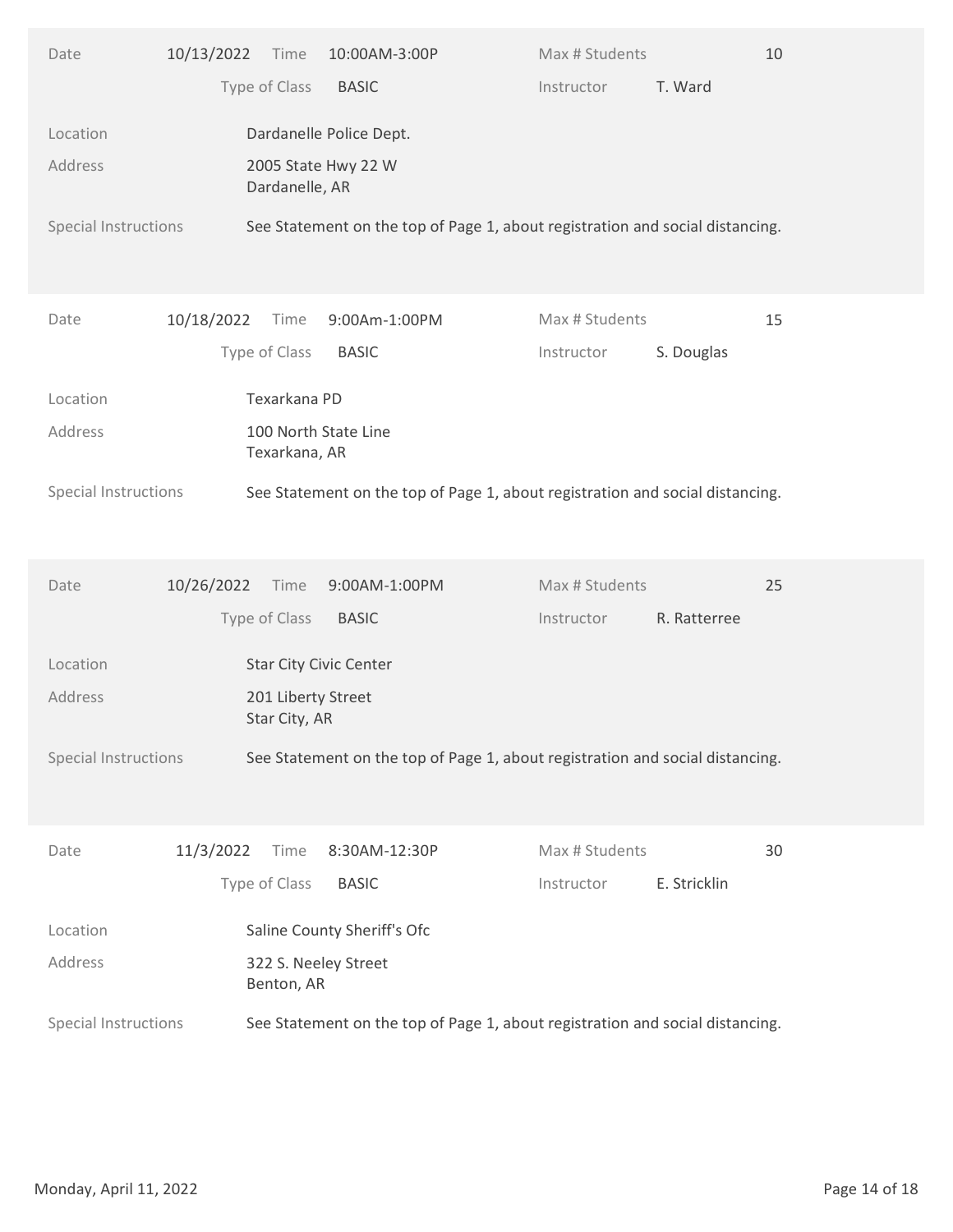| Type of Class<br>Z. Osborne<br><b>BASIC</b><br>Instructor<br>Jacksonville<br>Location<br>1400 Marshall Rd<br>Address<br>Jacksonville, AR<br>See Statement on the top of Page 1, about registration and social distancing.<br>Special Instructions<br>Max # Students<br>15<br>11/3/2022<br>Date<br>Time<br>9:00AM-1:00PM<br>Type of Class<br><b>BASIC</b><br>S. Cole<br>Instructor<br>Jonesboro<br>Location<br>300 S. Church St.<br>Address<br>Jonesboro, AR<br>See Statement on the top of Page 1, about registration and social distancing.<br>Special Instructions<br>Max # Students<br>20<br>11/3/2022<br>10:00AM-3:00P<br>Date<br>Time<br>Type of Class<br><b>BASIC</b><br>K. Freeman<br>Instructor<br>Ozark<br>Location<br>Address<br>2914 West Commercial Street<br>Ozark, AR<br>Special Instructions<br>See Statement on the top of Page 1, about registration and social distancing.<br>11/8/2022<br>Max # Students<br>30<br>Time<br>8:30AM-12:30P<br>Date<br>Type of Class<br>M. Arnold<br><b>BASIC</b><br>Instructor<br>Bentonville PD<br>Location<br>908 SE 14th Street<br>Address<br>Bentonville, AR<br>Special Instructions<br>See Statement on the top of Page 1, about registration and social distancing. | Date | 11/3/2022 | Time | 9:00AM-1:00PM | Max # Students | 25 |  |
|---------------------------------------------------------------------------------------------------------------------------------------------------------------------------------------------------------------------------------------------------------------------------------------------------------------------------------------------------------------------------------------------------------------------------------------------------------------------------------------------------------------------------------------------------------------------------------------------------------------------------------------------------------------------------------------------------------------------------------------------------------------------------------------------------------------------------------------------------------------------------------------------------------------------------------------------------------------------------------------------------------------------------------------------------------------------------------------------------------------------------------------------------------------------------------------------------------------------------|------|-----------|------|---------------|----------------|----|--|
|                                                                                                                                                                                                                                                                                                                                                                                                                                                                                                                                                                                                                                                                                                                                                                                                                                                                                                                                                                                                                                                                                                                                                                                                                           |      |           |      |               |                |    |  |
|                                                                                                                                                                                                                                                                                                                                                                                                                                                                                                                                                                                                                                                                                                                                                                                                                                                                                                                                                                                                                                                                                                                                                                                                                           |      |           |      |               |                |    |  |
|                                                                                                                                                                                                                                                                                                                                                                                                                                                                                                                                                                                                                                                                                                                                                                                                                                                                                                                                                                                                                                                                                                                                                                                                                           |      |           |      |               |                |    |  |
|                                                                                                                                                                                                                                                                                                                                                                                                                                                                                                                                                                                                                                                                                                                                                                                                                                                                                                                                                                                                                                                                                                                                                                                                                           |      |           |      |               |                |    |  |
|                                                                                                                                                                                                                                                                                                                                                                                                                                                                                                                                                                                                                                                                                                                                                                                                                                                                                                                                                                                                                                                                                                                                                                                                                           |      |           |      |               |                |    |  |
|                                                                                                                                                                                                                                                                                                                                                                                                                                                                                                                                                                                                                                                                                                                                                                                                                                                                                                                                                                                                                                                                                                                                                                                                                           |      |           |      |               |                |    |  |
|                                                                                                                                                                                                                                                                                                                                                                                                                                                                                                                                                                                                                                                                                                                                                                                                                                                                                                                                                                                                                                                                                                                                                                                                                           |      |           |      |               |                |    |  |
|                                                                                                                                                                                                                                                                                                                                                                                                                                                                                                                                                                                                                                                                                                                                                                                                                                                                                                                                                                                                                                                                                                                                                                                                                           |      |           |      |               |                |    |  |
|                                                                                                                                                                                                                                                                                                                                                                                                                                                                                                                                                                                                                                                                                                                                                                                                                                                                                                                                                                                                                                                                                                                                                                                                                           |      |           |      |               |                |    |  |
|                                                                                                                                                                                                                                                                                                                                                                                                                                                                                                                                                                                                                                                                                                                                                                                                                                                                                                                                                                                                                                                                                                                                                                                                                           |      |           |      |               |                |    |  |
|                                                                                                                                                                                                                                                                                                                                                                                                                                                                                                                                                                                                                                                                                                                                                                                                                                                                                                                                                                                                                                                                                                                                                                                                                           |      |           |      |               |                |    |  |
|                                                                                                                                                                                                                                                                                                                                                                                                                                                                                                                                                                                                                                                                                                                                                                                                                                                                                                                                                                                                                                                                                                                                                                                                                           |      |           |      |               |                |    |  |
|                                                                                                                                                                                                                                                                                                                                                                                                                                                                                                                                                                                                                                                                                                                                                                                                                                                                                                                                                                                                                                                                                                                                                                                                                           |      |           |      |               |                |    |  |
|                                                                                                                                                                                                                                                                                                                                                                                                                                                                                                                                                                                                                                                                                                                                                                                                                                                                                                                                                                                                                                                                                                                                                                                                                           |      |           |      |               |                |    |  |
|                                                                                                                                                                                                                                                                                                                                                                                                                                                                                                                                                                                                                                                                                                                                                                                                                                                                                                                                                                                                                                                                                                                                                                                                                           |      |           |      |               |                |    |  |
|                                                                                                                                                                                                                                                                                                                                                                                                                                                                                                                                                                                                                                                                                                                                                                                                                                                                                                                                                                                                                                                                                                                                                                                                                           |      |           |      |               |                |    |  |
|                                                                                                                                                                                                                                                                                                                                                                                                                                                                                                                                                                                                                                                                                                                                                                                                                                                                                                                                                                                                                                                                                                                                                                                                                           |      |           |      |               |                |    |  |
|                                                                                                                                                                                                                                                                                                                                                                                                                                                                                                                                                                                                                                                                                                                                                                                                                                                                                                                                                                                                                                                                                                                                                                                                                           |      |           |      |               |                |    |  |
|                                                                                                                                                                                                                                                                                                                                                                                                                                                                                                                                                                                                                                                                                                                                                                                                                                                                                                                                                                                                                                                                                                                                                                                                                           |      |           |      |               |                |    |  |
|                                                                                                                                                                                                                                                                                                                                                                                                                                                                                                                                                                                                                                                                                                                                                                                                                                                                                                                                                                                                                                                                                                                                                                                                                           |      |           |      |               |                |    |  |
|                                                                                                                                                                                                                                                                                                                                                                                                                                                                                                                                                                                                                                                                                                                                                                                                                                                                                                                                                                                                                                                                                                                                                                                                                           |      |           |      |               |                |    |  |
|                                                                                                                                                                                                                                                                                                                                                                                                                                                                                                                                                                                                                                                                                                                                                                                                                                                                                                                                                                                                                                                                                                                                                                                                                           |      |           |      |               |                |    |  |
|                                                                                                                                                                                                                                                                                                                                                                                                                                                                                                                                                                                                                                                                                                                                                                                                                                                                                                                                                                                                                                                                                                                                                                                                                           |      |           |      |               |                |    |  |
|                                                                                                                                                                                                                                                                                                                                                                                                                                                                                                                                                                                                                                                                                                                                                                                                                                                                                                                                                                                                                                                                                                                                                                                                                           |      |           |      |               |                |    |  |
| Monday, April 11, 2022<br>Page 15 of 18                                                                                                                                                                                                                                                                                                                                                                                                                                                                                                                                                                                                                                                                                                                                                                                                                                                                                                                                                                                                                                                                                                                                                                                   |      |           |      |               |                |    |  |
|                                                                                                                                                                                                                                                                                                                                                                                                                                                                                                                                                                                                                                                                                                                                                                                                                                                                                                                                                                                                                                                                                                                                                                                                                           |      |           |      |               |                |    |  |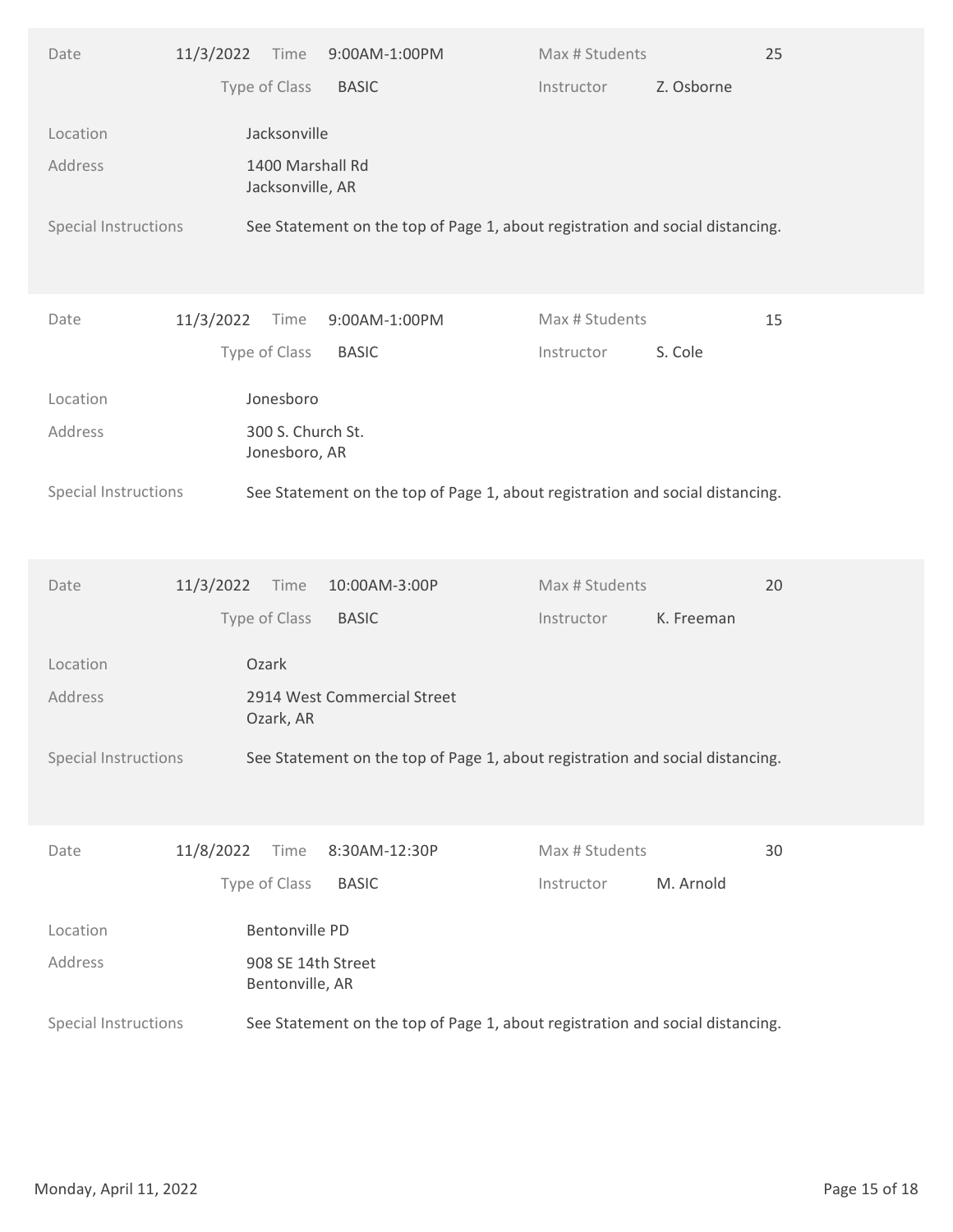| Type of Class<br>S. Douglas<br><b>BASIC</b><br>Instructor<br>Magnolia PD<br>Location<br>Address<br>103 Harvey Couch Blvd.<br>Magnolia, AR<br>Special Instructions<br>See Statement on the top of Page 1, about registration and social distancing.<br>11/17/2022<br>Max # Students<br>20<br>Time<br>10:00AM-3:00P<br>Date<br>Type of Class<br><b>BASIC</b><br>T. Ward<br>Instructor<br>Hot Springs Police Dept.<br>Location<br>Address<br>641 Malvern Ave<br>Hot Springs, AR<br>See Statement on the top of Page 1, about registration and social distancing.<br>Special Instructions<br>15<br>12/1/2022<br>10:00AM-3:00P<br>Max # Students<br>Date<br>Time<br>Type of Class<br><b>BASIC</b><br>Instructor<br>K. Freeman<br>Russellville PD<br>Location<br>Address<br>115 West H. Street<br>Russellville, AR<br>Special Instructions<br>See Statement on the top of Page 1, about registration and social distancing.<br>12/1/2022<br>Max # Students<br>15<br>Time<br>9:00AM-1:00PM<br>Date<br>Type of Class<br>S. Cole<br><b>BASIC</b><br>Instructor<br>Jonesboro<br>Location<br>Address<br>300 S. Church St.<br>Jonesboro, AR<br>Special Instructions<br>See Statement on the top of Page 1, about registration and social distancing.<br>Monday, April 11, 2022<br>Page 16 of 18 | 11/9/2022<br>Date | Time<br>9:00AM-1:00PM | Max # Students | 15 |
|-------------------------------------------------------------------------------------------------------------------------------------------------------------------------------------------------------------------------------------------------------------------------------------------------------------------------------------------------------------------------------------------------------------------------------------------------------------------------------------------------------------------------------------------------------------------------------------------------------------------------------------------------------------------------------------------------------------------------------------------------------------------------------------------------------------------------------------------------------------------------------------------------------------------------------------------------------------------------------------------------------------------------------------------------------------------------------------------------------------------------------------------------------------------------------------------------------------------------------------------------------------------------------------|-------------------|-----------------------|----------------|----|
|                                                                                                                                                                                                                                                                                                                                                                                                                                                                                                                                                                                                                                                                                                                                                                                                                                                                                                                                                                                                                                                                                                                                                                                                                                                                                     |                   |                       |                |    |
|                                                                                                                                                                                                                                                                                                                                                                                                                                                                                                                                                                                                                                                                                                                                                                                                                                                                                                                                                                                                                                                                                                                                                                                                                                                                                     |                   |                       |                |    |
|                                                                                                                                                                                                                                                                                                                                                                                                                                                                                                                                                                                                                                                                                                                                                                                                                                                                                                                                                                                                                                                                                                                                                                                                                                                                                     |                   |                       |                |    |
|                                                                                                                                                                                                                                                                                                                                                                                                                                                                                                                                                                                                                                                                                                                                                                                                                                                                                                                                                                                                                                                                                                                                                                                                                                                                                     |                   |                       |                |    |
|                                                                                                                                                                                                                                                                                                                                                                                                                                                                                                                                                                                                                                                                                                                                                                                                                                                                                                                                                                                                                                                                                                                                                                                                                                                                                     |                   |                       |                |    |
|                                                                                                                                                                                                                                                                                                                                                                                                                                                                                                                                                                                                                                                                                                                                                                                                                                                                                                                                                                                                                                                                                                                                                                                                                                                                                     |                   |                       |                |    |
|                                                                                                                                                                                                                                                                                                                                                                                                                                                                                                                                                                                                                                                                                                                                                                                                                                                                                                                                                                                                                                                                                                                                                                                                                                                                                     |                   |                       |                |    |
|                                                                                                                                                                                                                                                                                                                                                                                                                                                                                                                                                                                                                                                                                                                                                                                                                                                                                                                                                                                                                                                                                                                                                                                                                                                                                     |                   |                       |                |    |
|                                                                                                                                                                                                                                                                                                                                                                                                                                                                                                                                                                                                                                                                                                                                                                                                                                                                                                                                                                                                                                                                                                                                                                                                                                                                                     |                   |                       |                |    |
|                                                                                                                                                                                                                                                                                                                                                                                                                                                                                                                                                                                                                                                                                                                                                                                                                                                                                                                                                                                                                                                                                                                                                                                                                                                                                     |                   |                       |                |    |
|                                                                                                                                                                                                                                                                                                                                                                                                                                                                                                                                                                                                                                                                                                                                                                                                                                                                                                                                                                                                                                                                                                                                                                                                                                                                                     |                   |                       |                |    |
|                                                                                                                                                                                                                                                                                                                                                                                                                                                                                                                                                                                                                                                                                                                                                                                                                                                                                                                                                                                                                                                                                                                                                                                                                                                                                     |                   |                       |                |    |
|                                                                                                                                                                                                                                                                                                                                                                                                                                                                                                                                                                                                                                                                                                                                                                                                                                                                                                                                                                                                                                                                                                                                                                                                                                                                                     |                   |                       |                |    |
|                                                                                                                                                                                                                                                                                                                                                                                                                                                                                                                                                                                                                                                                                                                                                                                                                                                                                                                                                                                                                                                                                                                                                                                                                                                                                     |                   |                       |                |    |
|                                                                                                                                                                                                                                                                                                                                                                                                                                                                                                                                                                                                                                                                                                                                                                                                                                                                                                                                                                                                                                                                                                                                                                                                                                                                                     |                   |                       |                |    |
|                                                                                                                                                                                                                                                                                                                                                                                                                                                                                                                                                                                                                                                                                                                                                                                                                                                                                                                                                                                                                                                                                                                                                                                                                                                                                     |                   |                       |                |    |
|                                                                                                                                                                                                                                                                                                                                                                                                                                                                                                                                                                                                                                                                                                                                                                                                                                                                                                                                                                                                                                                                                                                                                                                                                                                                                     |                   |                       |                |    |
|                                                                                                                                                                                                                                                                                                                                                                                                                                                                                                                                                                                                                                                                                                                                                                                                                                                                                                                                                                                                                                                                                                                                                                                                                                                                                     |                   |                       |                |    |
|                                                                                                                                                                                                                                                                                                                                                                                                                                                                                                                                                                                                                                                                                                                                                                                                                                                                                                                                                                                                                                                                                                                                                                                                                                                                                     |                   |                       |                |    |
|                                                                                                                                                                                                                                                                                                                                                                                                                                                                                                                                                                                                                                                                                                                                                                                                                                                                                                                                                                                                                                                                                                                                                                                                                                                                                     |                   |                       |                |    |
|                                                                                                                                                                                                                                                                                                                                                                                                                                                                                                                                                                                                                                                                                                                                                                                                                                                                                                                                                                                                                                                                                                                                                                                                                                                                                     |                   |                       |                |    |
|                                                                                                                                                                                                                                                                                                                                                                                                                                                                                                                                                                                                                                                                                                                                                                                                                                                                                                                                                                                                                                                                                                                                                                                                                                                                                     |                   |                       |                |    |
|                                                                                                                                                                                                                                                                                                                                                                                                                                                                                                                                                                                                                                                                                                                                                                                                                                                                                                                                                                                                                                                                                                                                                                                                                                                                                     |                   |                       |                |    |
|                                                                                                                                                                                                                                                                                                                                                                                                                                                                                                                                                                                                                                                                                                                                                                                                                                                                                                                                                                                                                                                                                                                                                                                                                                                                                     |                   |                       |                |    |
|                                                                                                                                                                                                                                                                                                                                                                                                                                                                                                                                                                                                                                                                                                                                                                                                                                                                                                                                                                                                                                                                                                                                                                                                                                                                                     |                   |                       |                |    |
|                                                                                                                                                                                                                                                                                                                                                                                                                                                                                                                                                                                                                                                                                                                                                                                                                                                                                                                                                                                                                                                                                                                                                                                                                                                                                     |                   |                       |                |    |
|                                                                                                                                                                                                                                                                                                                                                                                                                                                                                                                                                                                                                                                                                                                                                                                                                                                                                                                                                                                                                                                                                                                                                                                                                                                                                     |                   |                       |                |    |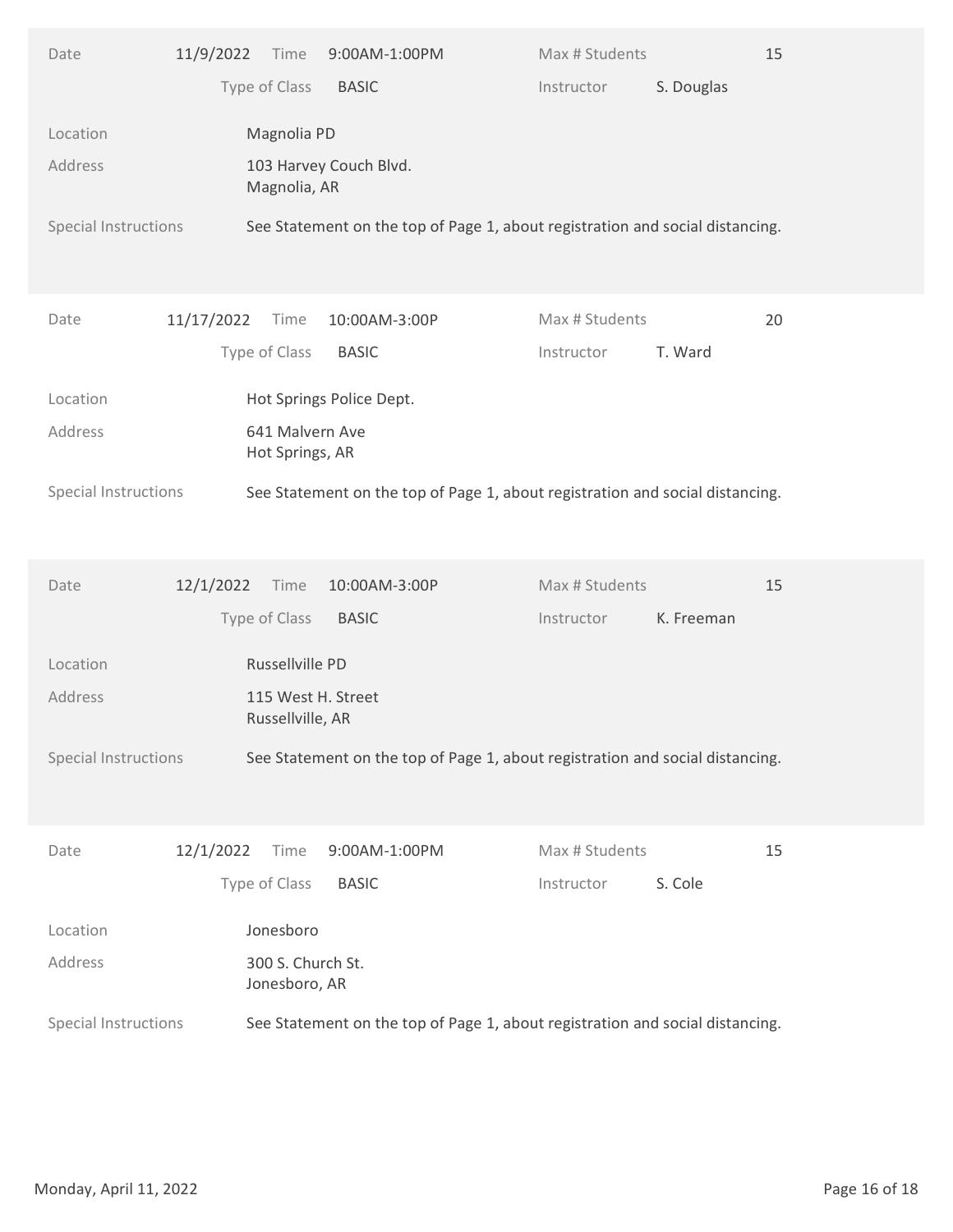| Type of Class<br>E. Stricklin<br><b>BASIC</b><br>Instructor<br>Jefferson County SO<br>Location<br>410 East 2nd Street<br>Address<br>Pine Bluff, AR<br>Special Instructions<br>See Statement on the top of Page 1, about registration and social distancing.<br>12/1/2022<br>Max # Students<br>25<br>Time<br>9:00AM-1:00PM<br>Date<br>Type of Class<br><b>BASIC</b><br>Z. Osborne<br>Instructor<br>Jacksonville<br>Location<br>Address<br>1400 Marshall Rd<br>Jacksonville, AR<br>See Statement on the top of Page 1, about registration and social distancing.<br>Special Instructions<br>15<br>12/13/2022<br>9:00-1:00PM<br>Max # Students<br>Date<br>Time<br>Type of Class<br><b>BASIC</b><br>S. Douglas<br>Instructor<br>Location<br>Camden PD<br>Address<br>#1 Police Drive<br>Camden, AR<br>Special Instructions<br>See Statement on the top of Page 1, about registration and social distancing.<br>12/13/2022<br>Max # Students<br>16<br>Time<br>8:30AM-12:30P<br>Date<br>Type of Class<br>M. Arnold<br><b>BASIC</b><br>Instructor<br>Boone CO SO Training Bldg behind main ofc<br>Location<br>Address<br>5800 Law Drive<br>Harrison, AR<br>Special Instructions<br>See Statement on the top of Page 1, about registration and social distancing.<br>Page 17 of 18<br>Monday, April 11, 2022 | Date | 12/1/2022<br>Time<br>8:30AM-12:30P | Max # Students | 20 |
|-----------------------------------------------------------------------------------------------------------------------------------------------------------------------------------------------------------------------------------------------------------------------------------------------------------------------------------------------------------------------------------------------------------------------------------------------------------------------------------------------------------------------------------------------------------------------------------------------------------------------------------------------------------------------------------------------------------------------------------------------------------------------------------------------------------------------------------------------------------------------------------------------------------------------------------------------------------------------------------------------------------------------------------------------------------------------------------------------------------------------------------------------------------------------------------------------------------------------------------------------------------------------------------------------------|------|------------------------------------|----------------|----|
|                                                                                                                                                                                                                                                                                                                                                                                                                                                                                                                                                                                                                                                                                                                                                                                                                                                                                                                                                                                                                                                                                                                                                                                                                                                                                                     |      |                                    |                |    |
|                                                                                                                                                                                                                                                                                                                                                                                                                                                                                                                                                                                                                                                                                                                                                                                                                                                                                                                                                                                                                                                                                                                                                                                                                                                                                                     |      |                                    |                |    |
|                                                                                                                                                                                                                                                                                                                                                                                                                                                                                                                                                                                                                                                                                                                                                                                                                                                                                                                                                                                                                                                                                                                                                                                                                                                                                                     |      |                                    |                |    |
|                                                                                                                                                                                                                                                                                                                                                                                                                                                                                                                                                                                                                                                                                                                                                                                                                                                                                                                                                                                                                                                                                                                                                                                                                                                                                                     |      |                                    |                |    |
|                                                                                                                                                                                                                                                                                                                                                                                                                                                                                                                                                                                                                                                                                                                                                                                                                                                                                                                                                                                                                                                                                                                                                                                                                                                                                                     |      |                                    |                |    |
|                                                                                                                                                                                                                                                                                                                                                                                                                                                                                                                                                                                                                                                                                                                                                                                                                                                                                                                                                                                                                                                                                                                                                                                                                                                                                                     |      |                                    |                |    |
|                                                                                                                                                                                                                                                                                                                                                                                                                                                                                                                                                                                                                                                                                                                                                                                                                                                                                                                                                                                                                                                                                                                                                                                                                                                                                                     |      |                                    |                |    |
|                                                                                                                                                                                                                                                                                                                                                                                                                                                                                                                                                                                                                                                                                                                                                                                                                                                                                                                                                                                                                                                                                                                                                                                                                                                                                                     |      |                                    |                |    |
|                                                                                                                                                                                                                                                                                                                                                                                                                                                                                                                                                                                                                                                                                                                                                                                                                                                                                                                                                                                                                                                                                                                                                                                                                                                                                                     |      |                                    |                |    |
|                                                                                                                                                                                                                                                                                                                                                                                                                                                                                                                                                                                                                                                                                                                                                                                                                                                                                                                                                                                                                                                                                                                                                                                                                                                                                                     |      |                                    |                |    |
|                                                                                                                                                                                                                                                                                                                                                                                                                                                                                                                                                                                                                                                                                                                                                                                                                                                                                                                                                                                                                                                                                                                                                                                                                                                                                                     |      |                                    |                |    |
|                                                                                                                                                                                                                                                                                                                                                                                                                                                                                                                                                                                                                                                                                                                                                                                                                                                                                                                                                                                                                                                                                                                                                                                                                                                                                                     |      |                                    |                |    |
|                                                                                                                                                                                                                                                                                                                                                                                                                                                                                                                                                                                                                                                                                                                                                                                                                                                                                                                                                                                                                                                                                                                                                                                                                                                                                                     |      |                                    |                |    |
|                                                                                                                                                                                                                                                                                                                                                                                                                                                                                                                                                                                                                                                                                                                                                                                                                                                                                                                                                                                                                                                                                                                                                                                                                                                                                                     |      |                                    |                |    |
|                                                                                                                                                                                                                                                                                                                                                                                                                                                                                                                                                                                                                                                                                                                                                                                                                                                                                                                                                                                                                                                                                                                                                                                                                                                                                                     |      |                                    |                |    |
|                                                                                                                                                                                                                                                                                                                                                                                                                                                                                                                                                                                                                                                                                                                                                                                                                                                                                                                                                                                                                                                                                                                                                                                                                                                                                                     |      |                                    |                |    |
|                                                                                                                                                                                                                                                                                                                                                                                                                                                                                                                                                                                                                                                                                                                                                                                                                                                                                                                                                                                                                                                                                                                                                                                                                                                                                                     |      |                                    |                |    |
|                                                                                                                                                                                                                                                                                                                                                                                                                                                                                                                                                                                                                                                                                                                                                                                                                                                                                                                                                                                                                                                                                                                                                                                                                                                                                                     |      |                                    |                |    |
|                                                                                                                                                                                                                                                                                                                                                                                                                                                                                                                                                                                                                                                                                                                                                                                                                                                                                                                                                                                                                                                                                                                                                                                                                                                                                                     |      |                                    |                |    |
|                                                                                                                                                                                                                                                                                                                                                                                                                                                                                                                                                                                                                                                                                                                                                                                                                                                                                                                                                                                                                                                                                                                                                                                                                                                                                                     |      |                                    |                |    |
|                                                                                                                                                                                                                                                                                                                                                                                                                                                                                                                                                                                                                                                                                                                                                                                                                                                                                                                                                                                                                                                                                                                                                                                                                                                                                                     |      |                                    |                |    |
|                                                                                                                                                                                                                                                                                                                                                                                                                                                                                                                                                                                                                                                                                                                                                                                                                                                                                                                                                                                                                                                                                                                                                                                                                                                                                                     |      |                                    |                |    |
|                                                                                                                                                                                                                                                                                                                                                                                                                                                                                                                                                                                                                                                                                                                                                                                                                                                                                                                                                                                                                                                                                                                                                                                                                                                                                                     |      |                                    |                |    |
|                                                                                                                                                                                                                                                                                                                                                                                                                                                                                                                                                                                                                                                                                                                                                                                                                                                                                                                                                                                                                                                                                                                                                                                                                                                                                                     |      |                                    |                |    |
|                                                                                                                                                                                                                                                                                                                                                                                                                                                                                                                                                                                                                                                                                                                                                                                                                                                                                                                                                                                                                                                                                                                                                                                                                                                                                                     |      |                                    |                |    |
|                                                                                                                                                                                                                                                                                                                                                                                                                                                                                                                                                                                                                                                                                                                                                                                                                                                                                                                                                                                                                                                                                                                                                                                                                                                                                                     |      |                                    |                |    |
|                                                                                                                                                                                                                                                                                                                                                                                                                                                                                                                                                                                                                                                                                                                                                                                                                                                                                                                                                                                                                                                                                                                                                                                                                                                                                                     |      |                                    |                |    |